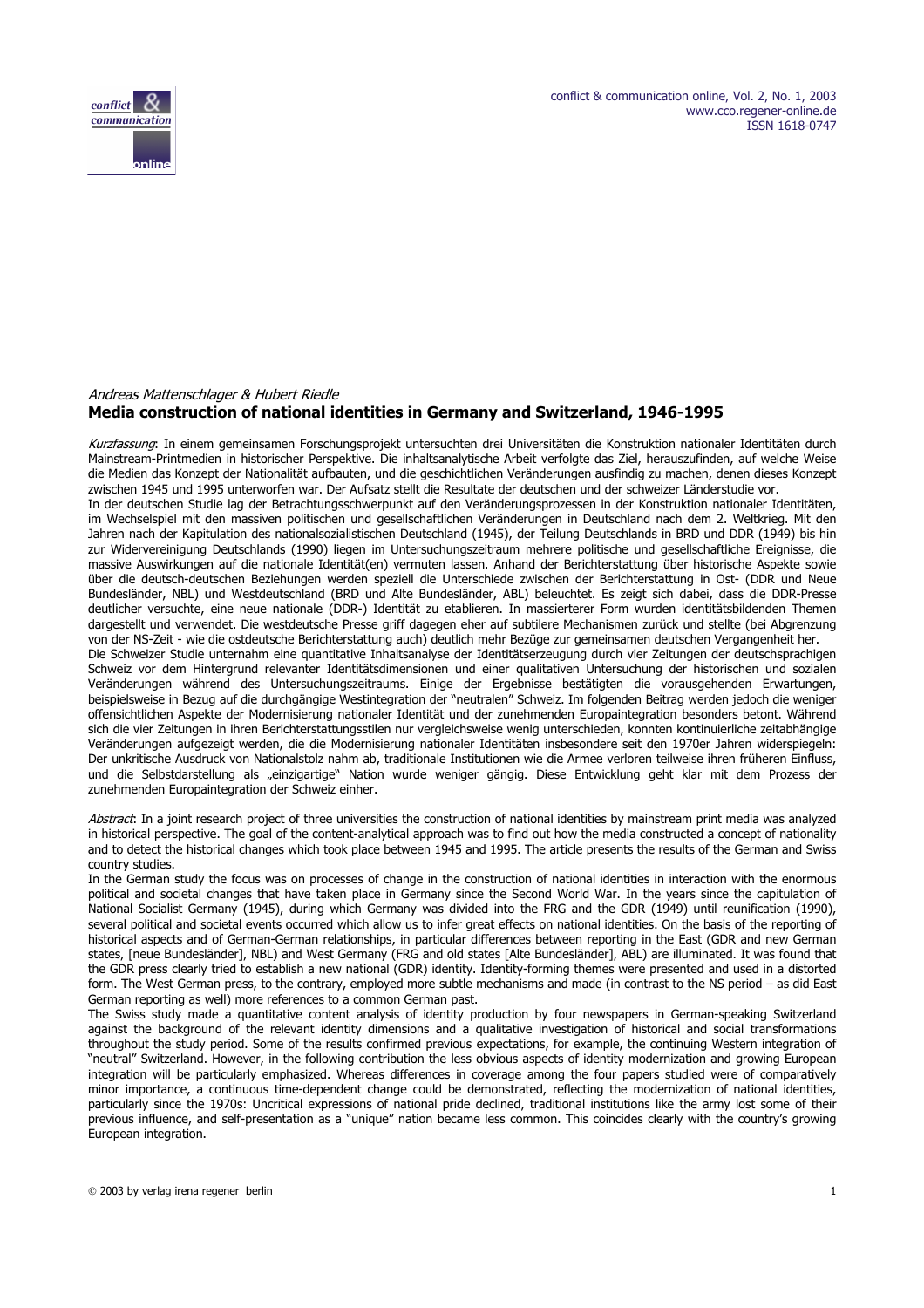# **1. The national identities project**

### **1.1 A European research project at the end of the 20th century**

How do the mass media construct and reflect ideas of "nationality"? In what way has "nationalist" coverage undergone historical change, and what differences can be discerned within and between different types of newspaper? Questions like these were at the focus of a multidisciplinary research project on national identities begun as a joint undertaking by the Universities of Tampere (Finland), Konstanz (Germany) and Tartu (Estonia). With the title "Media construction of national identities in the changing state structures of post-war Europe – Nationalism and the press in Austria, Finland, Estonia, Germany and Switzerland, 1945 – 1995," this project examines the concepts and ideas of the own nation as developed by the press of the respective countries in a historical and constructivist perspective (cf. Luostarinen, 1998): A "nation" is understood as a type of community based on a variety of shared ideas and values which are built up by direct (social interaction) and indirect (mass media influence) discourse. At the end of the  $20<sup>th</sup>$  century, the project was motivated by momentous recent events, making it even more important to understand the underlying mechanisms of this discourse:

- Integration process in the European Union, its consequences and counter-reactions.
- Demands for regional autonomy and independence.
- Reconstruction of national identities and formation of new nation states in former socialist Europe.
- Growth of ethnic and religious minorities in Europe.
- Growth of xenophobic and racist parties and movements in many European countries.

Among the various and sometimes vague connotations of "nationalism," the project analyzes the aspect of national identity construction, more specifically the print media's contribution to it throughout the post-war period in Europe. For this purpose, a content analytical framework has been developed and applied in the various countries. The present article deals with the context and the results of the German (Mattenschlager, 1997, 1998) and Swiss (Riedle, 1997, 1998) case studies.

### **1.2 The methodological approach**

The project analyzed the construction of national identities by the mainstream press of several countries, among them Germany and Switzerland. In each country the selection of newspapers to be analyzed covered the complete political spectrum from left to right. At least one national, one regional and (if available) one tabloid paper were studied. In the German and Swiss case study, these were the papers listed in Table 1.

|             | national                                                                                                 | regional                            | tabloid $1$ |
|-------------|----------------------------------------------------------------------------------------------------------|-------------------------------------|-------------|
| Germany     | Frankfurter Allgemeine Zeitung Südkurier (FRG)<br>(FRG)<br>Neues Deutschland (GDR/New Länder)<br>Länder) | Berliner Zeitung<br>(GDR/New        | Bild (FRG)  |
| Switzerland | Neue Zürcher Zeitung<br>Tagesanzeiger                                                                    | Thurgauer Zeitung<br>Tagesanzeiger) | Blick       |

Table 1: Sample of newspapers in the German and Swiss case study

The study period covered the fifty years from 1945 to 1995, and in each year at least one day of national importance (e.g. the national holiday) was selected for the sample of articles to be analyzed. For these days national identity, perspective, history, etc. can be expected to play a major role in press coverage. The complete sample included all articles, editorials and political news referring to (in a broad sense) "national identities" which were published on these days. The articles were analyzed using content-analytical coding schemes which were standardized as far as possible for

l

<sup>1</sup> The tabloid papers do not cover the entire 1945 – 1995 study period. They were only published from 1953 (Bild) respectively 1959 (*Blick*) on.

<sup>2</sup> The Tagesanzeiger was primarily considered to be a national paper. However, due to its focus on the Zurich region, it also has features of a regional paper.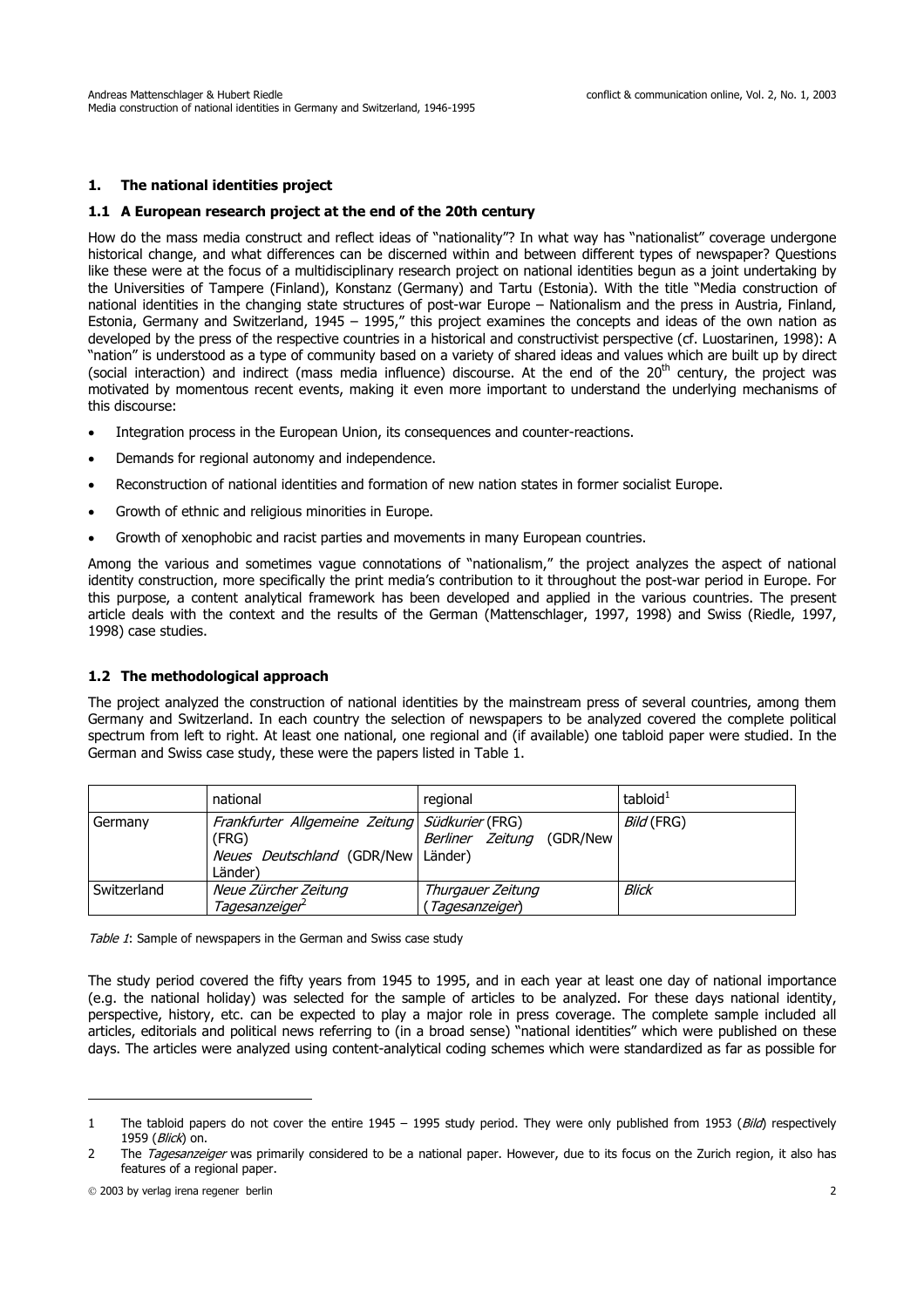the various case studies. From the resulting raw data, latent styles of identity construction were derived by means of Latent Class Analysis (LCA), a statistical method developed by Lazarsfeld (1950).

Using LCA, latent (hidden, not directly apparent from frequency tables) styles and argumentation structures can be identified. These styles are thereby described through the respective probabilities of appearance of the content-analytical variables. The occurrence of these styles can then be regarded in a second step in the context of defined criteria (e.g., passage of time, comparison of newspapers, East-West comparison) (cf. Kempf, 2002).

### **1.3 Variables and samples of the case studies**

In the construction of the variables to be studied, an attempt was made to collect the greatest amount of comparable information in the individual sub-studies. Against the background of national peculiarities and approaches, there were also a range of specific groups of variables in the individual studies. The results presented in this article refer only to selected groups of variables from the original studies, however(cf. Table 2).<sup>3</sup> By year and newspaper, the reporting was analyzed on at least one day. This was respectively a day with particular national significance. While in the Swiss substudy this was the same day over the entire research period, in the German sub-study – due to political changes – the day studied varied over the course of time (cf. Table 3).

| Germany     | German-German Relations<br><b>Historical Aspects</b>                  |
|-------------|-----------------------------------------------------------------------|
| Switzerland | "Patriotism"<br>Militarism<br>European Relations<br><b>Neutrality</b> |

| Germany                          |           |           |                                                                     |  |
|----------------------------------|-----------|-----------|---------------------------------------------------------------------|--|
| <b>FRG</b>                       | 1946-1953 | 8 May     | Anniversary of the end of the Second World War                      |  |
|                                  | 1949      | 23 May    | Proclamation of the Basic law of the FRG (Grundgesetz)              |  |
|                                  |           | 7 October | Founding of the GDR                                                 |  |
|                                  | 1954-1990 | 17 June   | Anniversary of the workers' revolt in the GDR (national<br>holiday) |  |
|                                  | 1990      | 3 October | German reunification                                                |  |
|                                  | 1991-1995 | 3 October | Anniversary of German reunification (national holiday)              |  |
| &<br><b>GDR</b><br>new<br>states | 1946-1949 | 8 May     | Anniversary of the end of the Second World War                      |  |
|                                  | 1949      | 23 May    | Proclamation of the Basic Law (Grundgesetz) of the FRG              |  |
|                                  |           | 7 October | Founding of the GDR                                                 |  |
|                                  | 1950-1989 | 7 October | Anniversary of the founding of the GDR (national holiday)           |  |
|                                  | 1990      | 3 October | German reunification                                                |  |
|                                  | 1991-1995 | 3 October | Anniversary of German reunification (national holiday)              |  |
| <b>Switzerland</b>               |           |           |                                                                     |  |
|                                  | 1946-1995 | 1 August  | National holiday                                                    |  |

Table 2: Selected variable groups from the German and Swiss case studies.

Table 3: Selected study days

j

<sup>3</sup> Beyond this, relevant stylistic devices were collected in the articles studied: the use of illustrations, reference to national symbols, historical reference time points and national points of reference.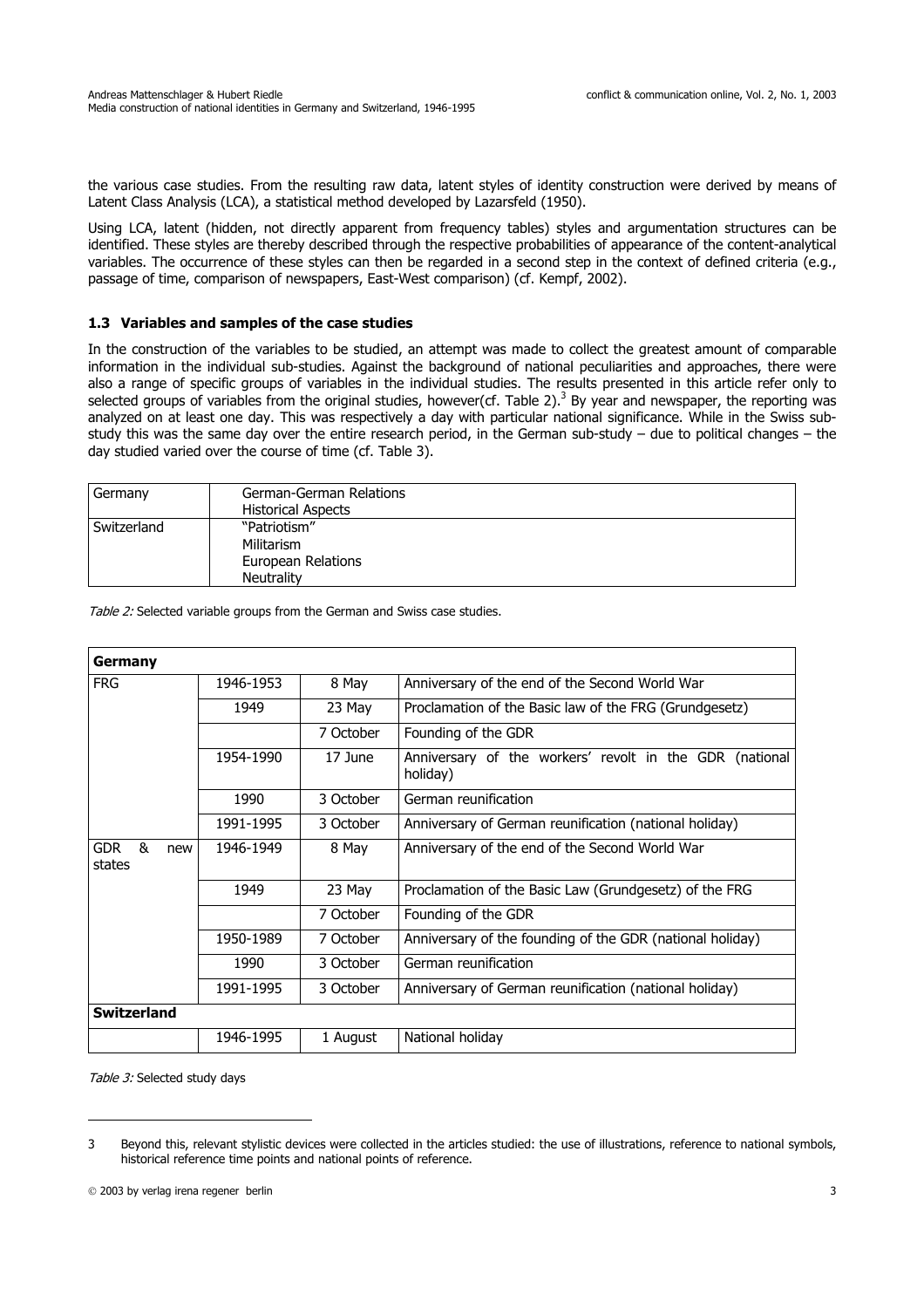In all, the following sample sizes shown in Table 4 resulted for the two country studies:

|                                      | Number of articles |
|--------------------------------------|--------------------|
| Germany <sup>4</sup>                 |                    |
| Neues Deutschland (GDR / New Länder) | 103                |
| Berliner Zeitung (GDR / New Länder)  | 108                |
| Frankfurter Allgemeine Zeitung (FRG) | 103                |
| Südkurier (FRG)                      | 118                |
| Bild (tabloid, FRG)                  | 142                |
| Total                                | 574                |
| <b>Switzerland</b>                   |                    |
| Neue Zürcher Zeitung                 | 139                |
| Thurgauer Zeitung                    | 102                |
| Tagesanzeiger                        | 114                |
| Blick (tabloid)                      | 46                 |
| <b>Total</b>                         | 401                |

Table 4: The sample of analyzed articles

### **2. Germany: The division of a nation**

### **2.1 The historical situation in Germany after World War II**

From the perspective of nationalism, the unconditional surrender of Nazi Germany on 8 May 1945 marked the end of a very eventful and dramatic period in recent history. Starting with World War I (1914-18), nationalistic ideologies and sentiments had been manifest in all European countries and the first democratic state in Germany, the "Weimar Republic," lasting from 1919 to 1933, had failed to come to terms with economic challenges and the national humiliation of a lost war. All this had prepared the ground for the rise of National Socialism and ushered in the most ominous era in German history, characterized by genocide and the commencement of World War II.

A new era in German history then began with the end of the war and the division of German territory into four occupation zones by the victorious Allies. By introducing a currency reform in June 1948 within the boundaries of the three western occupation zones, the economic union (agreed upon at Potsdam) was abandoned, and the division of Germany into East and West took its course. With the passage of the "Basic Law" (serving as a constitution) in West Germany (23 May 1949) and the founding of the German Democratic Republic (GDR) on 7 October 1949, Germany was divided into two separate states. Although the Federal Republic of Germany (FRG) was intended by its founders to be only temporary, tendencies to create a separate state can be observed during this period.

The working class revolt in East German cities on 17 June 1953 was regarded in the Federal Republic as a manifestation of the people's protest against a repressive regime in the GDR, and was, in consequence, declared a national public holiday for the purpose of keeping alive the ultimate goal of the re-unification of the two German states.

In the following years the polarization was exacerbated by both the FRG and the GDR, each integrated into the two opposing military alliances of NATO and the Warsaw Pact respectively, and by the erection of the Berlin Wall on August 13, 1961.

On 6 April 1968 the GDR introduced a "Socialist State of the German Nation," followed by enforced passport and visa requirements at its borders (also for citizens from the FRG traveling to Berlin, or crossing GDR territory). However, as early as the mid-1960s channels of communication began to be opened between the political leadership in both German states. One of the chief results of this was the "Treaty on the Foundations of Mutual Relations" (Grundlagenvertrag),

j

<sup>4</sup> In the below-discussed East-West comparisons the articles in the Bild-Zeitung are not considered, since no equivalent existed on the East German side.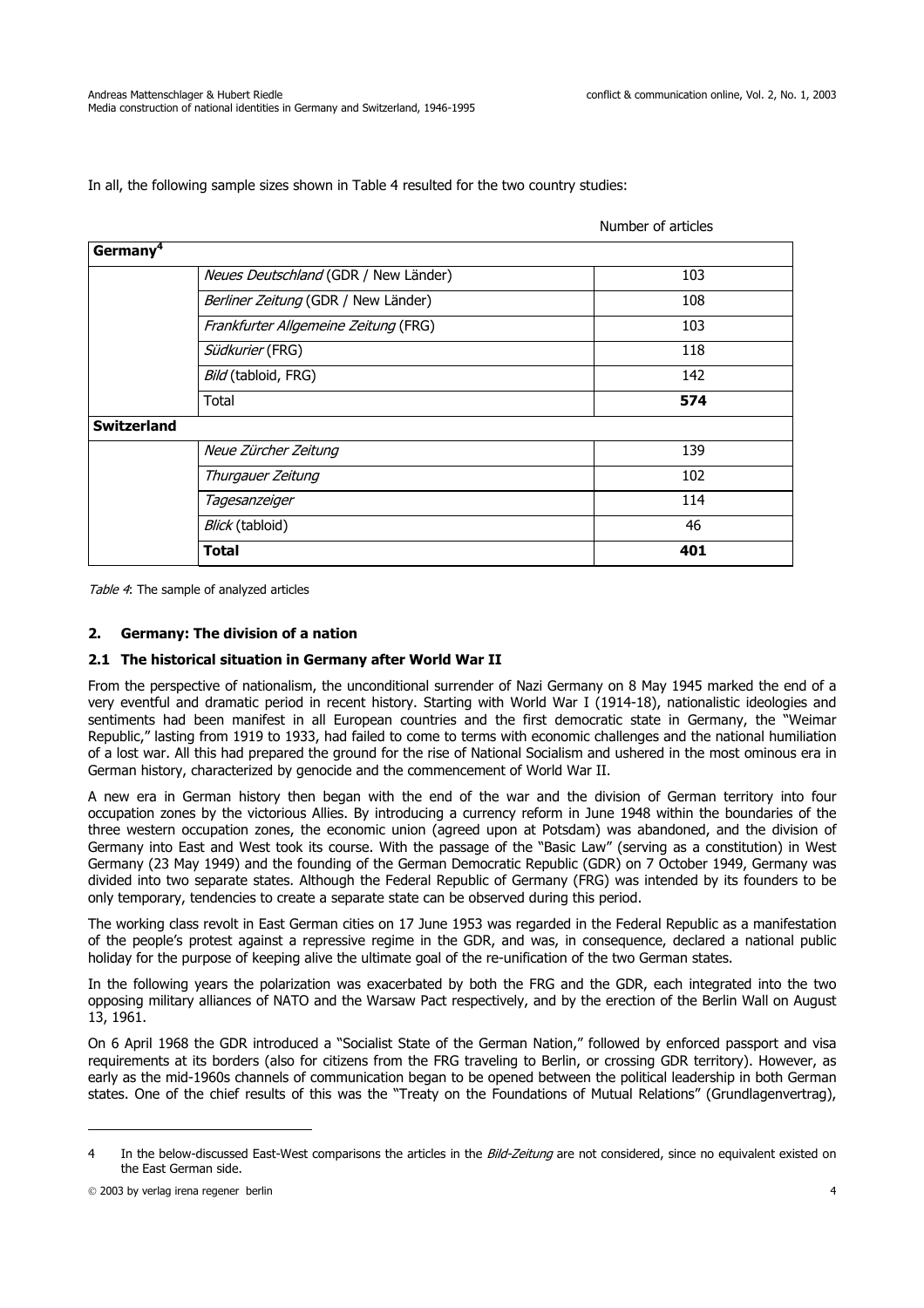signed by both partners on 21 December 1972. In consequence of this political agreement between two separate coexisting German states, both were admitted to membership in the United Nations (18 September 1973).

In the early 80's the rivalry, and with it the polarization, between East and West reached a peak, which also left a distinctive mark on the relations between the two German states, still separated by one of the most heavily fortified lines of demarcation between the world's big-power blocs.

Not until the mid-1980s did a policy of rapprochement between the political leaders of East and West Germany begin to take shape, encouraged by the Soviet Union's "Perestroika" policy. May 1989 marked the onset of a wave of GDR citizens crossing over to the West via Hungary. The activities of certain groups within the GDR opposed to the regime gained momentum and culminated in – and, in fact, brought about political changes there (September, 1989). November 9th of that year was the day the Berlin Wall fell, which – after almost 40 years – was seen as symbolizing the reunification of Germany. It was officially celebrated the following year on 3 October 1990.

### **2.2 The national situation after World War II**

Focusing on the developments and changes in national identity(-ies) in Germany after World War II certainly implies taking note of some important aspects of the German situation.

First of all, after 1949 people belonging to a single nation now lived in two distinct political systems within the framework of two opposing super-power military alliances. In consequence, post-war national identity(-ies) necessarily evolved along two diverging, and indeed contrary, lines over a longer period of time. A very interesting question is how, and to what extent, the media actually contributed to creating two new, distinctly different collective identities at the expense of the old, common national identity in post-war Germany.

The coverage given by the press to *the relationship between the now "two German states"* is, therefore, among others, an extremely relevant aspect.

One has to keep in mind, though, that the concept of "nationality" had been, in the more recent past, grossly abused by Hitler to legitimize his policy of brute force, violence and oppression. As a result, the attitudes of post-war generations in Germany towards the "national heritage" were clearly negative. An important factor contributing to the formation of a nation's collective identity is its national history. Yet, with respect to the two new German states, the most recent period in Germany's history did not lend itself to serving as a suitable basis to rebuild the former seriously-damaged national identity. Another interesting point in the study of post-war Germany is the way in which the media, under these auspices, handled these "*historical aspects*."

### **2.3 The forbidden past**

Which facets contribute to a definition of the concept of "nationalism"? Although the answer to this question is still disputed, there appears to be a kind of consensus with regard to the relationship between national identity and commonly-shared, unifying memories – in other words: national history – as an important community-building factor among the members of a nation (Deutsch 1966, Koenen 1975, Alter 1985, Uffelmann 1994, Dann 1996).

In contrast to other criteria commonly used to characterize "national identity," e.g., territory, language, religion, etc., history is one such criterion defining "nationalism" which – because the writing of history cannot be totally objective – is subject to selective perception, interpretation, and perhaps even manipulation. The presentation of history in a national context, and particularly its evaluation, can be used to influence the evolution of "national identity" in a very direct manner, because it is presented to the public in an already "processed" version; e.g., some aspects of history are presented as "good," while others may be labeled "bad," i.e., as running counter to "national identity."

In the German context, therefore, the way one handles data on "national identity" is interesting to observe from two different viewpoints.

First, the coverage of the latest historical events that were commonly shared by all Germans, in particular the crimes against humanity of the Nazi-era and World War II.

Second, the process of coming to terms with an ambivalent situation: two evolving political entities, competing with each other, yet sharing the same historical background as a common basis of their new collective identities. How do the printed media, when referring to historical aspects, impress upon the public the polarization or solidarity between the now two German nations?

The answer to the first question is not really surprising: both German states certainly handled the hard facts of their most recent common history (i.e., the Nazi-past) in terms of a radical break with the past and a counter-identity. The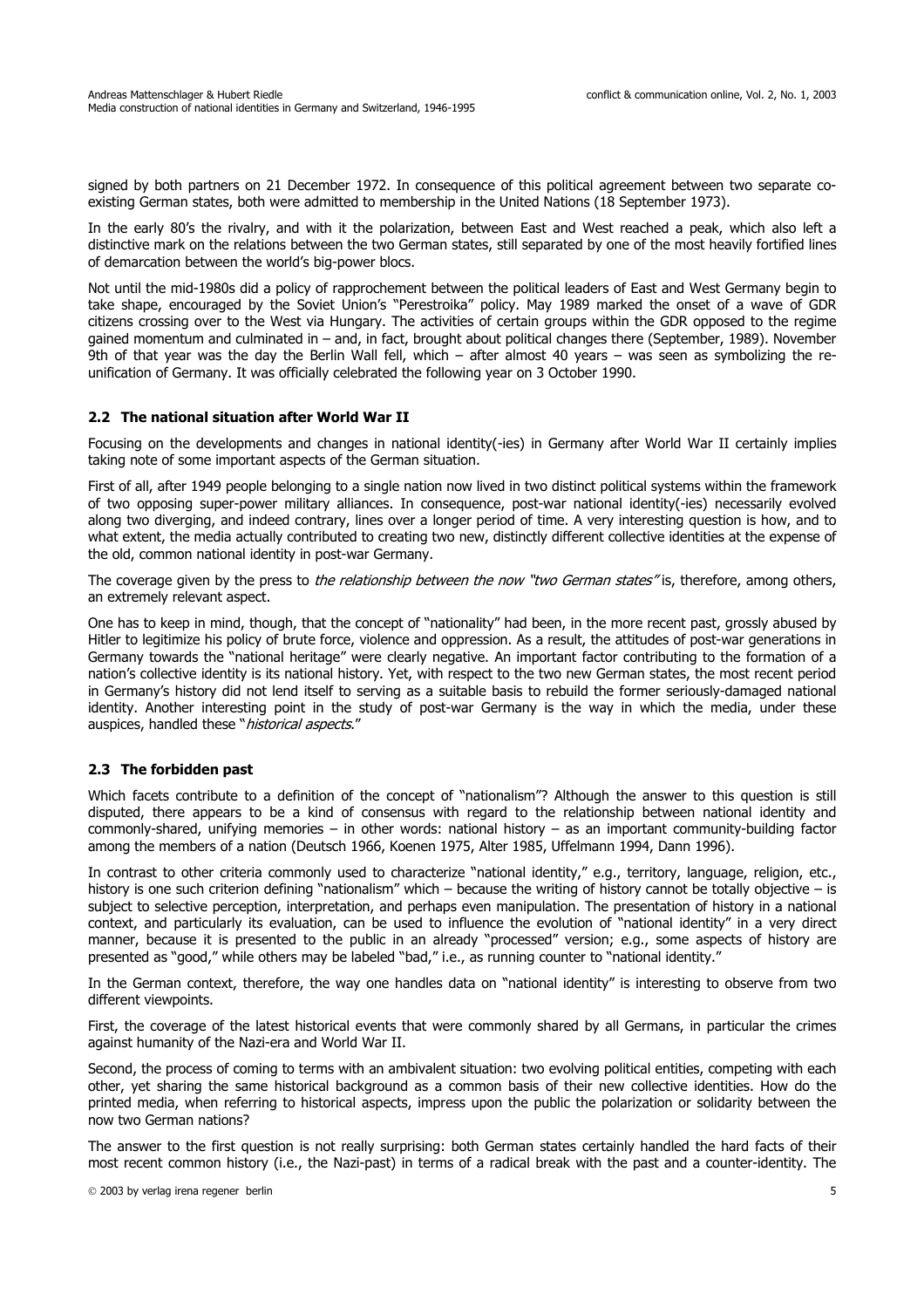new German states were aware of the brutality and the resulting crimes of their recent past. The newly-evolving Germany(-ies), with their young generation(s), both in the present as well as in the future, were definite about what they were not going to be: fascist, brutal, intolerant. This logic was used to create an important common basis for the identity of the new states and their citizens. Certainly, this aspect of national identity did not evolve solely from within these new nations, it was in the first place strongly suggested and emphasized by the Allies.

In the press-coverage of both German political systems, this logic can be found in terms of negative historical points of reference, and as logical arguments within the LCA. Also, it is not surprising that the same observation could be made in the later socialist GDR, even more so than in the FRG.

A second question is how the printed media handled the problem that after 1949 people with the same historical background lived in two different state systems which, at least in a rudimentary way, tried to create two new, distinctive and separate national identities. Can one observe movements toward isolation or rapprochement in the media coverage of national celebrations and public holidays? One first indication could be seen in the use of historical points of reference in relevant articles. While reading the articles, I took brief notes on these references, and I came to some interesting conclusions: The papers in East Germany were more likely to cite the end of World War II (cf. above) and aspects of the passage of time of the already-divided Germany as positive historical points of reference (five times as often as in West German papers!). Historical aspects of a single German state as positive points of reference, as had been the case before 1933, and as occasionally referred to in the West German press, were practically ignored in the GDR-papers. These, probably, can be seen as indications that in East German papers there were stronger tendencies to emphasize a new, distinctly different and separate national identity. Connections and links to a common German history were not mentioned. The historiography of the GDR within the context of the construction of a collective identity beginning with National Socialism, as a negative reference, leads to the foundation of the German Democratic Republic and the development of socialism, which were viewed as positive achievements. The East German media seemed to emphasize a socialist identity as something new – beyond the then current German identity – but with a duty to debate the latest phase of German history; to make sure that recent history would not be repeated. This tendency can be also be observed in the LCA results below (style 3).

The West German media, on the other hand, attempt to build bridges and links to almost every era in German history, trying to put to use the historical experiences gained before the Nazi-era as the common backdrop for an all-German historical identity, therefore considering itself to be the legitimate successor to this German history (e.g., the "Holy Roman Empire of the German Nation" or the "Weimar Republic").

Including the LCA results makes the analysis more differentiated (cf. Figures 1-2).

What is shown here are four distinct types (styles) of press coverage with regard to historical argumentation in relevant articles. First, style 1 can be found more frequently than average when employed by national papers like the FAZ for the FRG, and Neues Deutschland for the GDR. Here, the theory of "two German states" is discussed as controversial, and at the same time, the international context is described in terms of complementation (it is the only style using this aspect!). This is the style that tries to come to terms with the National Socialist past in discussing the situation of a divided Germany. Interestingly – and here it is comparable to style  $2 -$ , their usage does not show much difference between East and West German papers. Variations in the use of this style reflect different political situations. So, this style is very prevalent after the end of World War II, and also at the time of, and after, re-unification.

Style 2, as already mentioned, which is only slightly more frequent in East German media, is characterized by a negative assessment of the division of Germany and by a critical discussion of the eras of unified Germany. It must be stressed that this style becomes most prominent after re-unification.

So far, and surprisingly enough, the differences in the media-coverage of historical material between the FRG and GDR are very small.

The most frequent style – which is common to all of the analyzed papers – is style 4. This style does not in any way make use of historical arguments. Yet, this non-usage of historical arguments is clearly more frequent in West German papers.

By comparison, in the East German press another style is very typical. Style 3 (already mentioned above) only appears in Neues Deutschland and the Berliner Zeitung and can therefore be termed a typically East German way of handling the issue. In this style, historical aspects of divided Germany are assessed positively, a clean break with Nazi-Germany is demonstrated, and the international context is portrayed in terms of conflict. This type of argumentation, a specialty of the GDR press, becomes extremely prominent in the periods following the political agreements during the period of coexistence of the two separate state entities; for example 1969-1974: with the signing of the "Treaty on the Foundations of Mutual Relations" on Dec. 21,1972, and subsequently, the admission of the two Germanys as equal member states to the United Nations on Sept. 18, 1973. As far as the GDR was concerned, this turn of events was seen and can be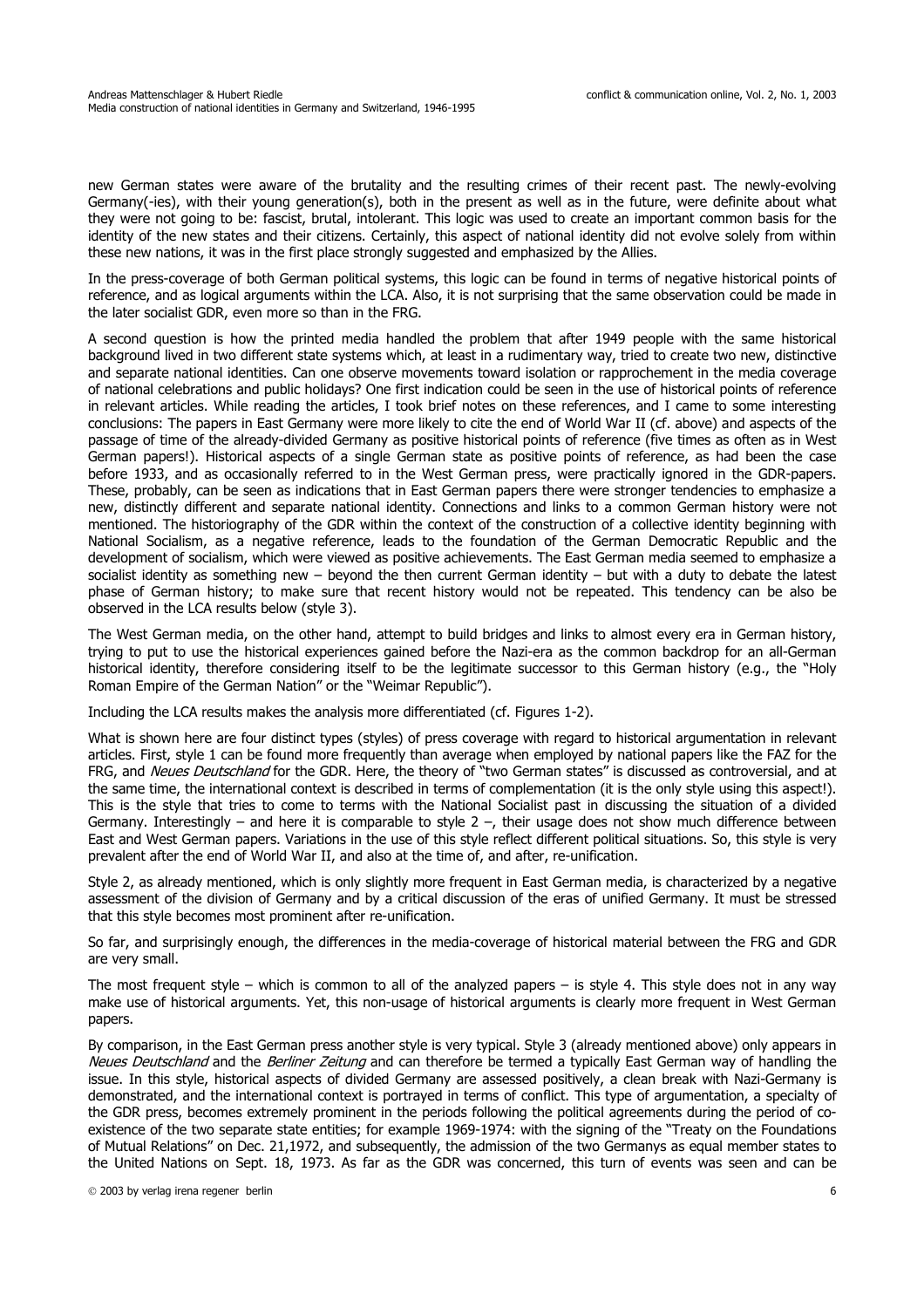interpreted as a forceful attempt to establish its own history, independent of and distinct from the FRG and the former common history. In other words, the LCA here plausibly illustrates the effort to create a new GDR identity, or at least a new common history for East German citizens. Its main significance is that it starts with the end of World War II (and fascism as a counter-identity) and emphasizes the development and the advantages of Socialism achieved in the years following the foundation of the Republic.



**1+** Positive evaluation of aspects of shared German history (before 1933 0r after 1990). **1-** Negative evaluation of these aspects. **2-** Negative evaluation of aspects of German history during the Third Rich (1933-1945). **3+** Positive evaluation of aspects of divergent German history (1945-1990). **3-** Negative evaluation of these aspects. **4+** Emphasis on the cultural unity of East and West Germany / reference to the shared cultural past. **5+** International history: mention of periods of fruitful cooperation with other states and/or representation of unnecessary wars and conflicts with other states. **5-** International history: emphasis on conflicts and wars (as means to enforce rights) and/or definition and presentation of national enemies and/or demands for retribution and revenge.

Figure 1: Construction of historical aspects in the German Press

The main results with regard to the coverage of historical aspects can thus be summarized as follows:

- 1. Both German states demonstrate a clear and uncompromising break with National Socialism as a common basis for a new historical identity. This effort is more apparent in the publications of the East German press.
- 2. The attempts to build a new history found in the examined material appear to be more intensive in the East German sub-sample than in that of the FRG.
- 3. The West German print media try to create links and points of reference to nearly all eras of German history, while, in contrast, argumentation in the East starts in most cases as late as the end of World War II. The period before that is practically ignored by East German media when reflecting on GDR-history, thus creating a particular GDRimage. In other words, it can be observed that the GDR media try to break with the past common German history and build something new and different: a socialist identity. The style typical for this argumentation is most prominent during the period of the political co-existence of two German entities.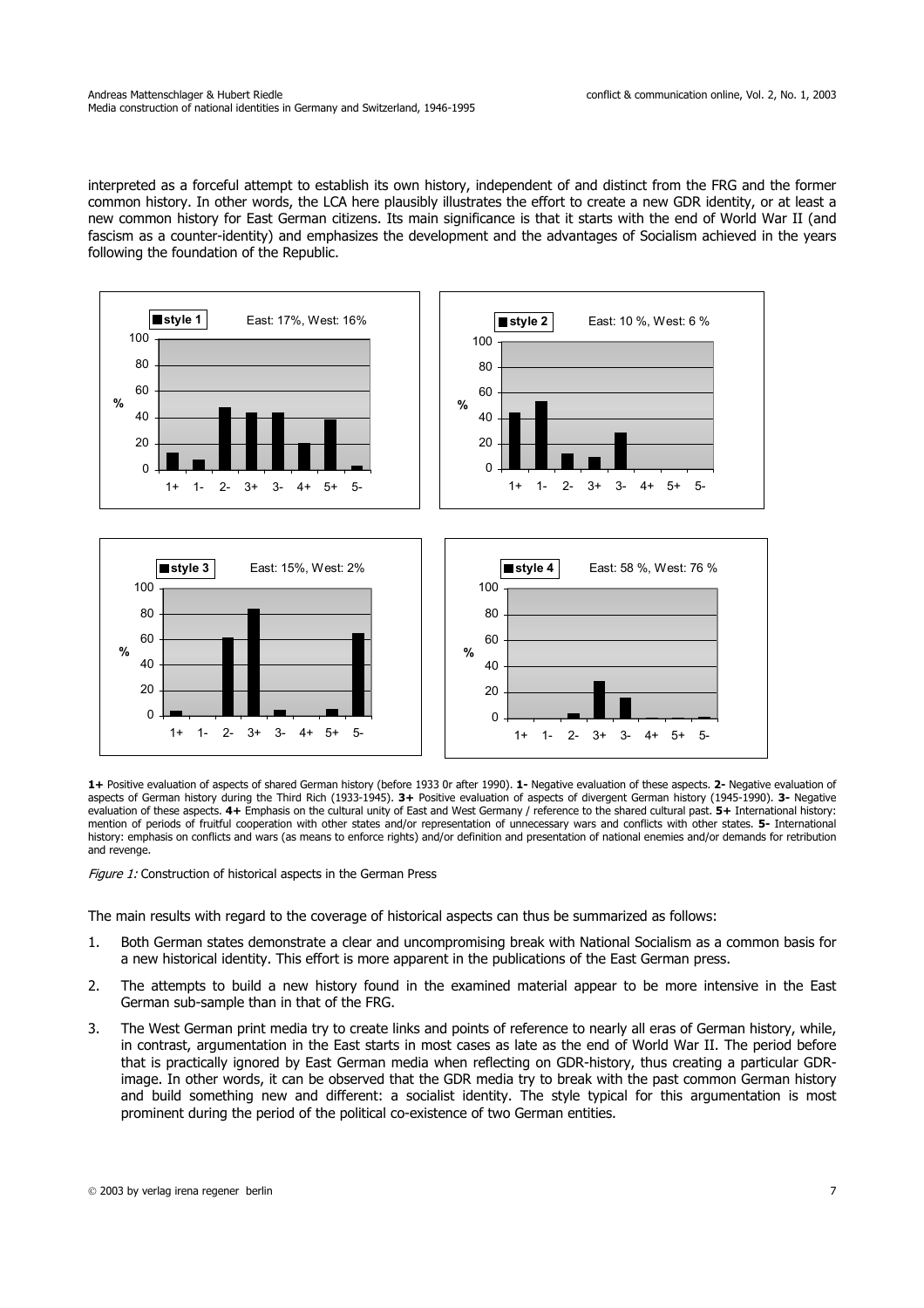

**Style 1** (15,0%) is characterised by an argumentation in which the era of "two German states" is discussed in a controversial manner. **Style 2** (7,8%) is characterised by a negative assessment of the division of Germany. **Style 3** (6,5%) is characterised by a positive assessment of the division of Germany. In **Style 4** (70,6%) historical aspects are rarely mentioned.

Figure 2: Construction of historical aspects over the course of time

### **2.4 The image of the other German state**

A rough chronology of the time-span in which Germany was divided into two parts was presented earlier in this chapter. Because of the peculiarity of this situation, it seems necessary to include some further results concerning the relationship between the two German states in this chapter.

After the division of Germany by the Allies at the end of the war there were mainly three aspects defining the relationship between the two German states within the context of national identities:

- a) the question of the re-unification of the state-systems, either 'yes' or 'no', as a political goal,
- b) the question of the legitimacy of either state-system, and
- c) the obvious and threatening rivalry and antagonism between East and West Germany.

Re-unification of the two German state-systems as a political goal? Hardly any other topic was as heatedly and provocatively discussed in the FRG between 1945 and 1989. The arguments and political statements on the matter differed greatly depending on diverging basic political views, often heated up by a very fluid national and international situation. For example: "German Unification through West-integration" could – with the building of the Berlin Wall in 1961 – no longer serve as a model, for which it was neither useful nor even credible. It was then replaced by the idea that (instead of a unification of two separate state-systems), the goal of national unity should be given a chance. One result was that by politically acknowledging each other as separate states – (a beginning was made in 1963 with the first signed agreement on passports for West-Berliners, enabling them to visit their relatives in East Berlin, and the "Eastern Treaties") – improvements on a humanitarian level between the two German states could be achieved.

Younger Germans, born after the division of Germany, perceived the "reality of two German states" as a rather normal situation. As a result, the sentiment of a commonly shared identity between the two groups of citizens grew weaker among younger Germans. However, the political discussion of re-unification, with its arguments for and against, was – on the intellectual, cognitive level – a significant point of reference, and it remains an important factor which has to be kept in mind when studying the evolution of national identity(-ies) in Germany.

Legitimacy of either state-system. Linked very closely with the discussion of re-unification is the question of the legitimacy of each respective German state. Concerns like international recognition and the opening of diplomatic relations, in line with international standards between two sovereign states, demarcate this problem.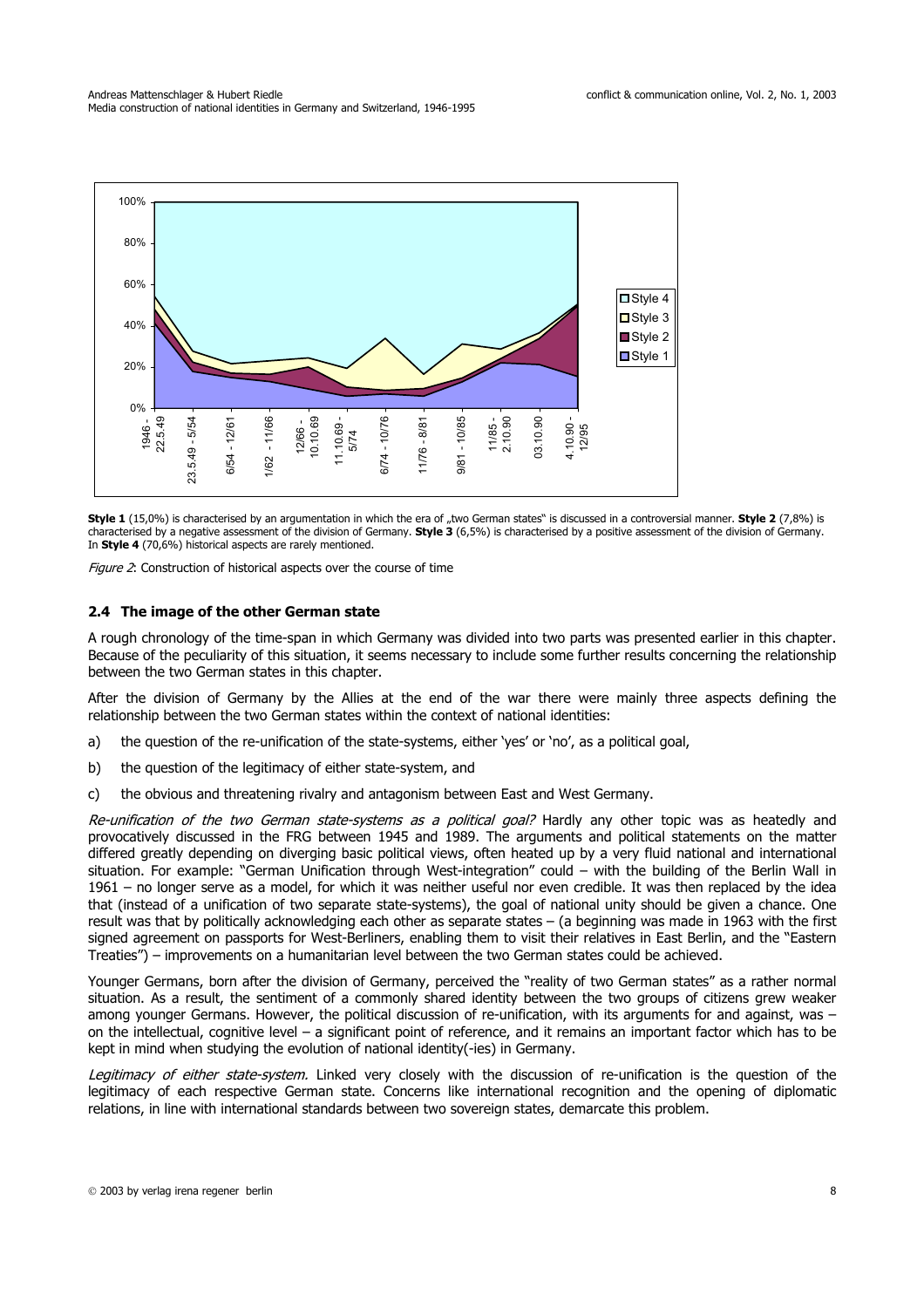It seems obvious that accepting the other state as sovereign certainly had repercussions for the core of one's own selfimage (for example: was the FRG only a temporary institution for as long as re-unification had not, as yet, been achieved, or was it a sovereign state with its own vision of the future, i.e., independently of the GDR?).

Rivalry, antagonism between West- and East Germany. Studying the articles in the print media from 1949 to 1995 which are relevant to the empirical analysis gave an impression of the day-to-day usage of the mass-media: the other German state (i.e., from my view-point the GDR) is presented as a kind of gauge enabling me to calibrate and assess the FRG's potentials and achievements. A direct comparison with the "other" Germany is a frequently used argumentative figure in all examined papers, both East and West German. The economic and social situation, (as well as soccer and other sports, which unfortunately were not included in this analysis) in the "other Germany" is, according to this kind of logic, often used as a first point of reference for analysis and reports on one's own "superior" performance. This manner of drawing a comparison with, and at the same time dissociating oneself from, the "other" (in the sense of: "That is how they do things, but we are much better") is certainly a mechanism fostering the process of division, and diminishing sentiments like "we belong together."

Finally, it seems to be very important in all this not to lose sight of the overall international political context within which these German-German observations took place: after 1955, when the FRG became a member of NATO, and the GDR joined the Warsaw Pact, the dividing line between the two German states automatically became the frontier between the two formidable military alliances facing each other across the Iron Curtain. Along the inner-German border, this frontier was very real, something to be taken seriously, and therefore more threatening than other lines of demarcation around the world. During the years of the Cold War, international disagreements and mutual distrust left their marks on the respective image of the other German state, in this way deepening the dissolution of a formerly shared national identity.

It is interesting to observe these aspects in the context of the LCA-results (cf. Figure 3-4):

Re-unification of the two German state-systems as a political goal? The relevant items can be found most frequently in Style 3. This style appears in East and West German papers, but the focus of attention shifts somewhat over time. It is prominent at one very definite point in time (i.e., immediately after World War II), but it is most frequent after reunification. However, it shifts to a critical discussion of the situation in the period after re-unification, replacing the earlier for or against argumentation.

Another style employs this aspect very often: style 6, a typically West German style, appears throughout the post-war period. A few critical statements on the topic are clearly out-weighed by twice as many positive arguments. This argument in favor of re-unification as a political goal is enforced by the favorable documentation of the Western political system and goes hand-in-hand with a denigration of the GDR. The justification for this claim lies, therefore, in the sociopolitical context. All other styles use arguments slightly in favor of re-unification, but not to a great extent. As long as Germany was divided, this topic appeared (to a noticeable degree) only in West German papers.

Legitimacy of a state system. As for the question of re-unification, this is also an aspect seriously discussed in only West German papers. There is only one style dealing with argumentation on this: style 7. This style treats the question as controversial. And here again, the argumentation is based on the assumed superiority of the West German socio-political system. It appears mainly in the FAZ and was very prominent from 1969 to 1976. This was the era when the Social Democrats entered into a coalition with the liberal Free Democrats to form a national government which openly favored – and, in fact, created avenues towards – peaceful co-existence with the GDR. However, compared with style 6, style 7 is less common. Style 6 appears to be a relatively predominant and enduring feature of the West German press. Style 7, on the other hand, seems to be used – mainly by the conservative  $FAZ - in$  the context of current political events, perhaps reflecting the critical voices and reactions of opposition parties.

Moreover, it may be worth mentioning that on the level of the spoken word the topic is at first glance discussed in balanced terms, however controversially. Yet, a clear answer to the question of "legitimacy" is given rather indirectly by implication: by implying that the GDR's political system is inferior to that of the FRG.

The rivalry and antagonism between West and East Germany. This aspect of the relationship between the two Germanys can be found in all papers.

The LCA-results regarding this topic indicate that different styles are, more or less exclusively, used by the East and West German print media. For either Germany one can identify a style focusing more on the economic system: style 2 for the West German press, and style 4 for the East German papers. In figure 3 it can be seen that East German style 4 is quite obviously more assertive, even bombastic, in its argumentation than style 2. In every article of style 4 the GDR economic and political system is assessed in a positive manner. Both aspects are slightly devaluated for the FRG. In contrast, West German style 2 focuses on economic aspects only. The positive evaluation of the Western system is complemented here by the devaluation of the GDR economic system. The argumentation in style 2 is not as suggestive as in style 4, and it does not appear to be as frequent.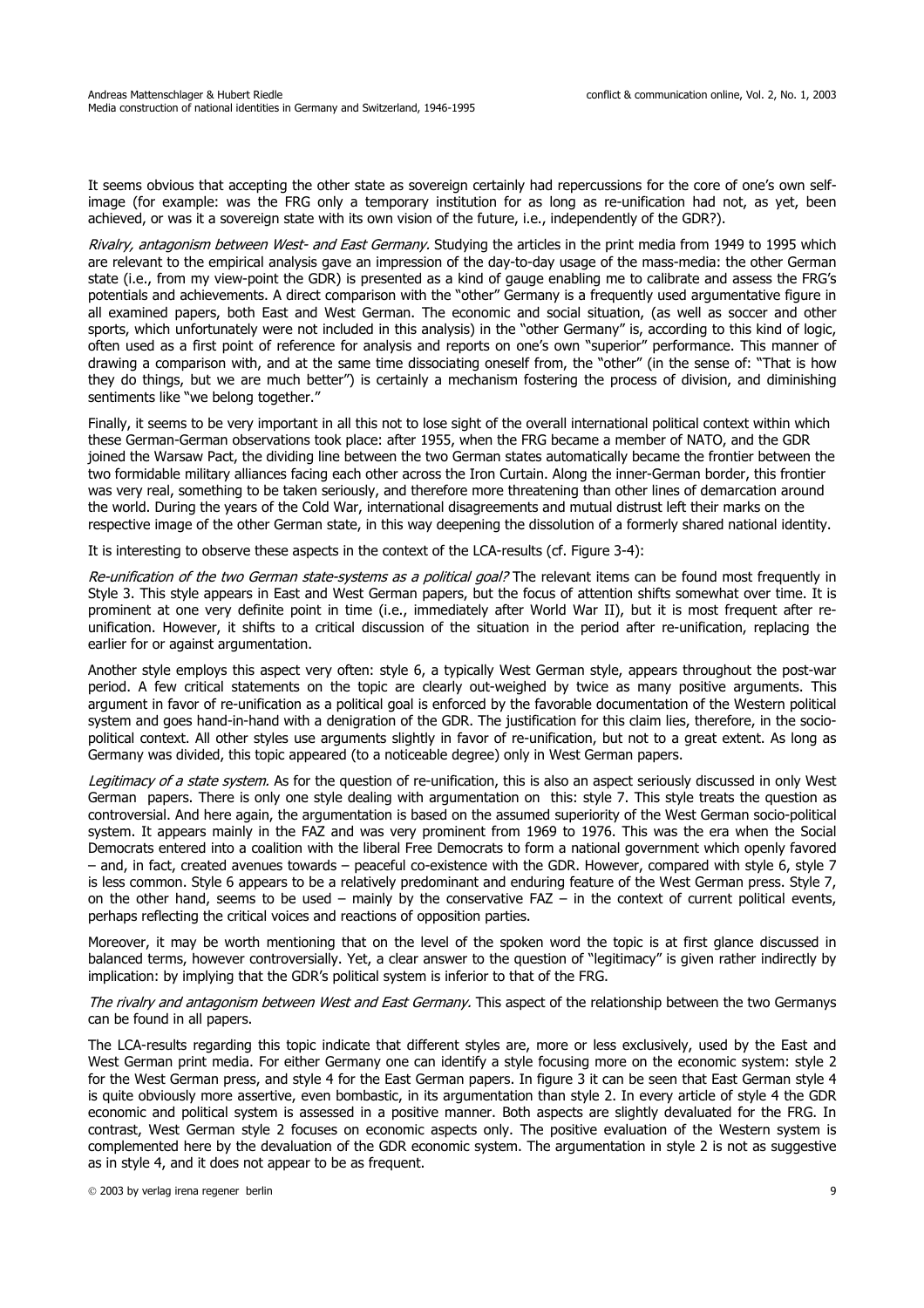

Figure 3: Construction of German-German relations in the German press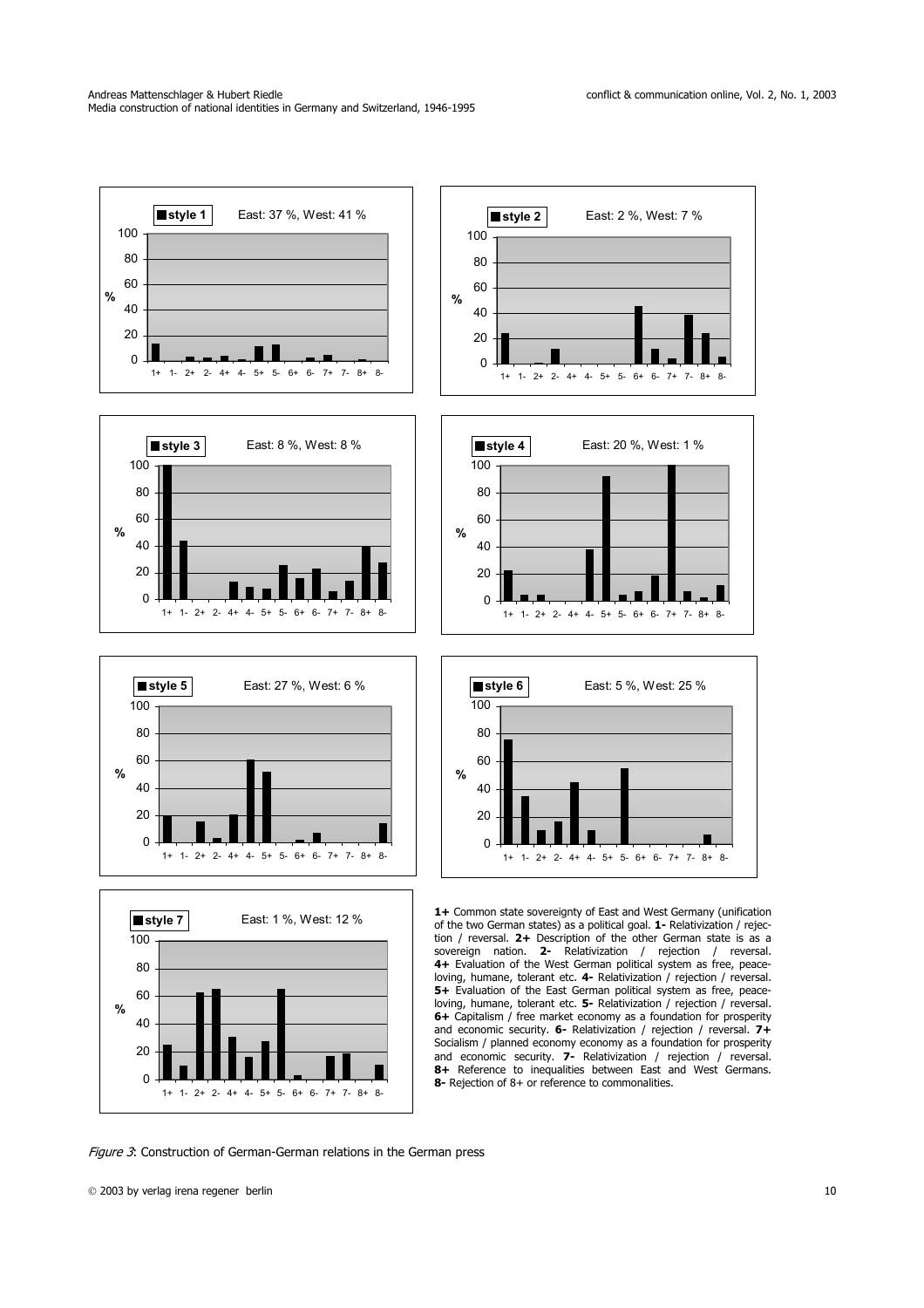Two other styles concentrate more on socio-political aspects. For the West German press, style 7, mentioned above (as found mainly in the FAZ), argues in this context chiefly against the socio-political system of the GDR, sometimes mentioning positive aspects of the West German system. Both argumentations are somewhat complemented by their opposites, which creates the impression of a more differentiated argumentation. Style 5, taking up this topic in the East German papers, appears to be more direct in its approach: characteristically this style discredits the FRG system (the most prominent aspect of this particular style) and comments favorably on the East German system. Again, it is more frequent than its West German equivalent.

Rivalry – in terms of comparison – appears to be very important in all papers. But the examined sample of the GDRpress seems to emphasize this aspect more heavily and in a more direct manner, as well as more frequently, than the comparable West German samples.

Other results on the relationship between the two German states:

The coverage in East and West German papers, once again, shows significant differences. Only style 3 (most prominent after re-unification) is used in both sub-sub-samples in a comparable way. The presses in the FRG and the GDR handle this topic in clearly different ways. The styles typical of the East German press disappear almost completely after 1990. They are replaced by the argumentation typical of the pre-unification FRG.

Another interesting aspect focuses on the comparison of the inter-personal relations of citizens in East and West Germany. The West German papers more often emphasize differences between people on the personal level in East and West Germany. Moreover, the discussion of differences between the people of either former state is very prominent after re-unification (style 3); this is a phenomenon which certainly contributes little, if anything at all, to the process of integration. It can probably be interpreted as a "documentation of stunned bewilderment" at the rifts that had developed over nearly 50 years between the two separate German entities.



**Style 1** (41,8%): little mentioning of the theme. **Style 2** (4,3%): comparison of the economic systems I (mainly east-german papers). **Style 3** (8,3%): clear agreement with (or demand for) reunification I (east- and west-german papers). **Style 4** (7,7%): comparison of the economic systems II (mainly west-german papers). **Style 5** (13,45 %): comparison of the political systems I (mainly east-german papers). **Style 6** (17,8%) clear agreement with (or demand for) reunification II (mainly west-german papers). **Style 7** (6,6 %): comparison of the political systems II (mainly west-german papers)

Figure 4: Construction of German-German relations over the course of time

The main results of this part, therefore, may briefly be summarized as follows:

- 1. The Coverage in the GDR press clearly shows the attempt to establish a new national identity. The legitimacy of the other state system and the goal of re-unification are ignored.
- 2. Rivalry (i.e., antagonism), which is a preoccupation in East and West German papers, appears to be more pronounced and suggestive in the GDR-media. This, in my view, can be interpreted as an attempt to allege and/or propagate one's own superiority and independence within the context of socio-economics as a basis for a new collective national identity.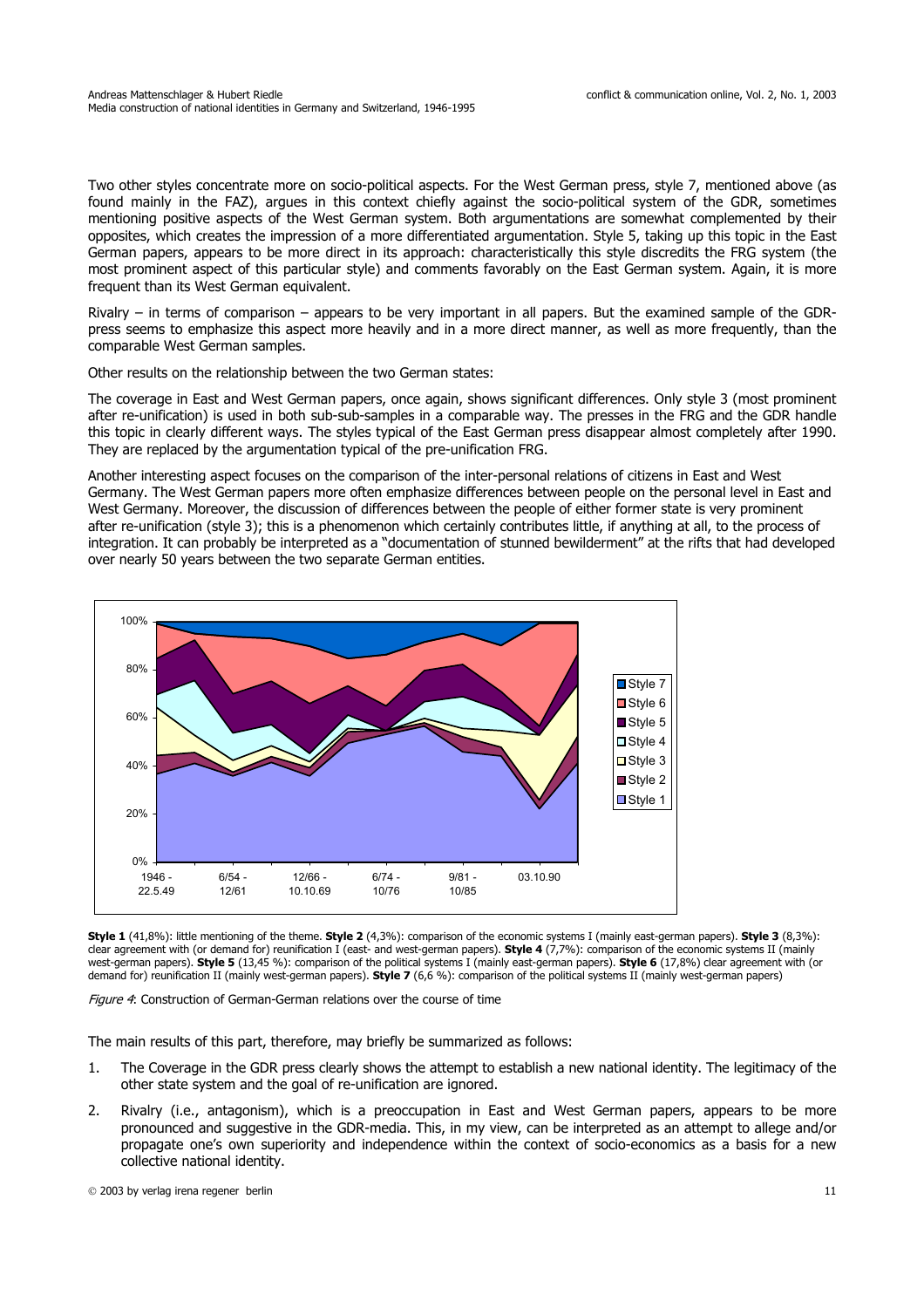3. Coverage in West German papers appears to be more subtle, yet at the same time it also displays a high degree of conflict, sending a somewhat different signal – the main message here would seem to be not: "Our new German state can exist as an independent and sovereign entity," but rather: "The GDR is on the wrong track."

Following this line of argument, the claim to re-unification and the discussion of the legitimacy of the other state system (as proposed in the more conservative FAZ) can then be viewed as simply logical.

### **3. Switzerland: From institutional isolation to growing European integration**

### **3.1 The "multicultural" background of Swiss national identity**

Remembering the goal of analyzing the media production of changing national identities in post-war Europe, one could ask whether the Swiss media are of any interest: Switzerland was not actively involved as a combatant in the two World Wars (so the notion of a post-war period could be doubted), has a long-established and consistently pursued policy of political and military neutrality and is a small non-EU country for which worldwide relations with trading and financial market partners outside Europe were a reality even at a time when hardly anybody used the term "globalization." Throughout the whole post-war period Switzerland enjoyed internal stability, and its relations with other countries were also very stable. However, a second glance at these characteristics indicates the usefulness of more profound analyses, for example, in order to find out whether the media have also produced stable national identities and what the consequences of internal social transformations and European integration are for the expression of journalists' viewpoints on the nation. These analyses were carried out in a historical perspective focusing on the daily newspapers of the country's German-speaking areas, where in fact the most influential media are located.

One of the most striking features of Swiss society is the great variety of life styles, cultural situations, socio-economic backgrounds, values and political attitudes to be found among its 7 million inhabitants. Unlike stereotypical images of Switzerland as typically a rural and mountainous country, the vast majority of the population lives in the Swiss midlands, which could be considered a single conurbation spread over the rather flat areas between the Alps and the Jura mountains, from the Northeast (Lake Constance) to the Southwest (Lake Geneva). In spite (or because?) of its small size, Switzerland is one of the most international and multicultural countries in Europe, not only due to its four official languages, but also to its long tradition of immigration, encouraged, on the one hand, by economic prosperity, social opportunities, and, on the other hand, by political and economic crises in immigrants' home countries. The percentage of foreigners is particularly high in centers of industry, trade and diplomacy like Geneva and Basel, where in some urban districts it exceeds 50%. At Zurich Technical University (ETH), more than 40% of the scientific staff come from abroad, contributing to an international atmosphere which is still unusual in other parts of Europe: In the words of its president (of German origin), the ETH is "a window on the world which has no equivalent in Germany." Similarly, some Frenchspeaking regions of the Romandie (like Geneva, the second largest city) are "windows on the world," partly culturally oriented towards Paris and sometimes severely critical of the conservative mentalities and remaining cultural borders in the central and eastern parts of Switzerland.

If one looks at external relations, the traditional "global" orientation of Swiss foreign policy and economic policy was not limited to Western Europe, the focal point of most current efforts for political and economic integration. Some Swiss citizens regret that this orientation has given way to a more "European" or "internal" perspective: As former ambassador August R. Lindt, then 95 years old, once pointed out in an interview: "In my opinion the EU is simply too small. For me, internationally Switzerland is of global importance and not limited to the EU. Switzerland ought to play a global role again, mediating for example between the rich countries and the Third World. ... Switzerland should join the world instead of the EU." Should this position be considered simply an old man's exaggerated national self-esteem, or rather the basis of a kind of globalization which includes humanitarian responsibility and cultural openness going beyond economic "shareholder value"? (cf. Tagesanzeiger 1999).

The multiple overlap of linguistic, political, regional and religious loyalties has been considered one of the most important factors for the maintenance of stability (cf. Schwander 1977, Steiner & Obler 1977). The linguistic regions do not defend their interests as homogenous blocks, but have their internal micro-structures and act according to these various loyalties and the long federal tradition. The fact that there have been no attempts to abolish cultural differences by state pressure, but, on the contrary, there is official encouragement of diversity (provided it remains within the boundaries of the "consensual" framework) could explain the absence of violent ethnic conflicts since the 1848 Federal State's foundation. Whereas in most other "multicultural" states ethnic conflicts have expressed themselves in open violence, in Switzerland they could be dealt with by the well-established procedures of consensus-oriented bargaining and decisionmaking, leaving the Jura conflict the only example of a more complicated political situation. The well-known instruments of direct democracy, referendum and initiative have further contributed to the development of "consociational democracy" (a concept developed by political scientists, esp. in the Netherlands: cf. Daalder 1971, Steiner & Obler 1977): This term means the ongoing effort to find a political compromise before a decision is taken, in order to maintain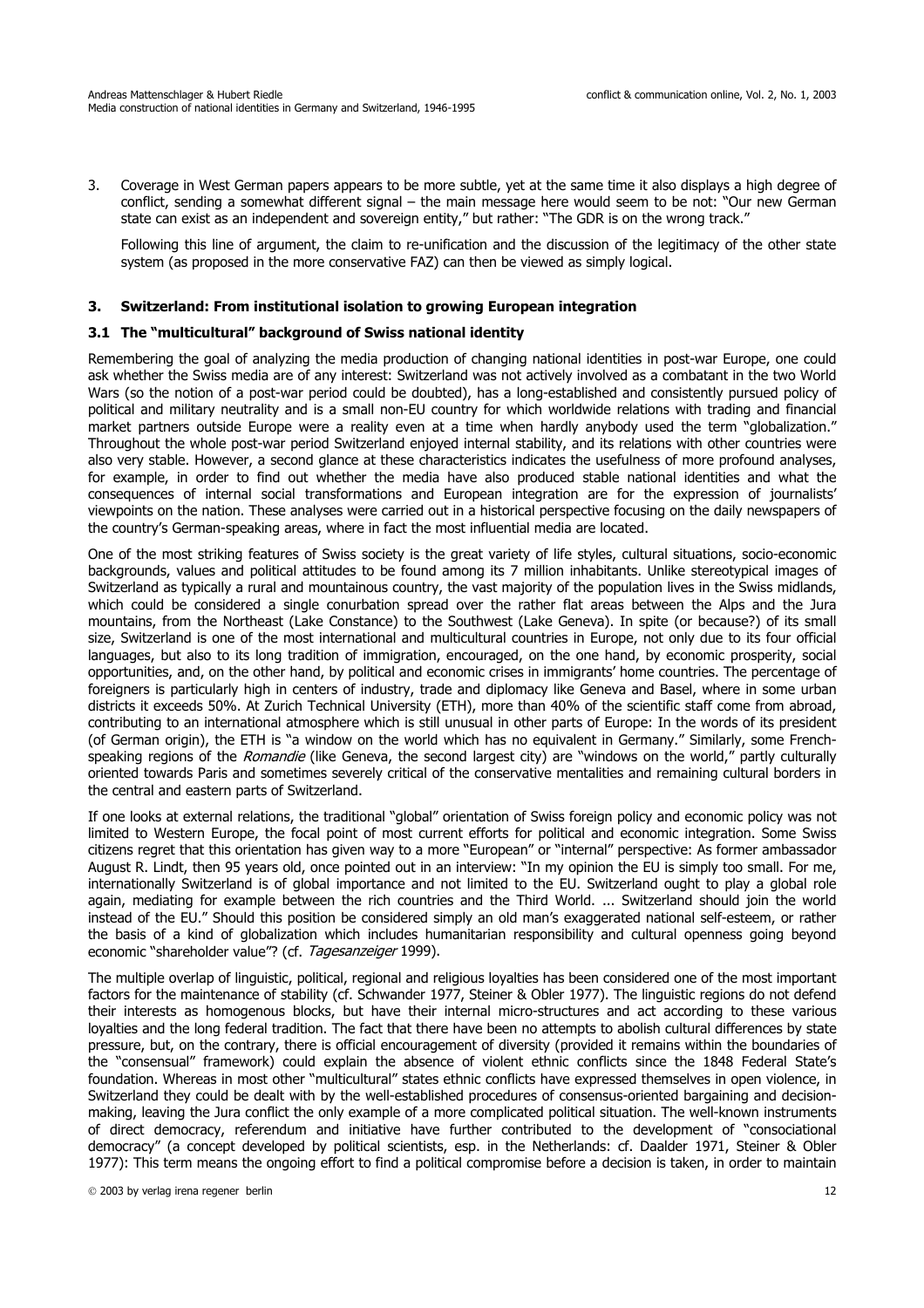the consensus principle as society's essential basis. In their analysis, however, Steiner & Obler conclude that Swiss history and the present situation could only to some extent be described by the original concept of "consociationalism." They explained the rare expression of open ethnic hostilities with other factors, including the high general level of prosperity, leaving no group with a feeling of "relative deprivation," and the similar international status of the two major languages, German and French. In addition, they referred (as early as 1977) to the slow pace of innovation as a byproduct of consensus-oriented systems. Indeed, disappointment with the political system has grown in recent years, especially since the official 700th anniversary celebrations held by Switzerland in 1991. Major events which contributed to this frustration were the rejection of the treaty on the European Economic Area (EEA) in the December 1992 referendum, the economic recession of the 1990s, the recent crises or even bankruptcy of businesses which were once sources of national pride (ABB, Credit Suisse, Swissair) and the discussion of Switzerland's role in the Second World War, highlighting its economic relations with Nazi Germany and restrictive refugee policy.

This short introduction to the "multicultural" background of Swiss national identity was included because the study which produced the following results is in fact limited to the content analysis of 400 news articles and editorials in the Germanspeaking Swiss press (Neue Zürcher Zeitung, Tagesanzeiger, the tabloid Blick and a regional paper, Thurgauer Zeitung), which appeared on national holidays (August 1) between 1946 and 1995. Voting results of federal referenda and initiatives indicate that the Romandie differs in the judgment of "delicate" political issues - like European integration, immigration policy, ecological and transport policy and military issues. Even though a difference among linguistic regions may also be discerned in media coverage, it is by no means the only one of relevance. For example, voting behavior also differs between the urban conurbations of German-speaking Switzerland (Zurich, Basel, Berne) and more rural/mountainous areas.

### **3.2 The institutional process of European integration**

After a very slim majority of only 50.3% of voters had rejected Switzerland's Federal decision on joining the EEA on 6 December 1992, it took more than six years to find an alternative solution for Swiss participation in the process of European integration. The voters' "no" shocked large segments of the political élites which had prepared the treaty, but was in accordance with other votes against increased institutional integration, like the rejection of UN membership in 1986 (in another vote in 2002 Switzerland finally joined the UN), which have sometimes been explained by the fact that anonymous "big" bureaucracies are distrusted by people accustomed to basic democratic decision-making procedures. For the government (Federal Council), which had already applied for full EU membership before, the "EEA no" meant that bilateral negotiations with the EU were the only possible way to end institutional isolation, even if not in complete accordance with official EU philosophy, which only foresees "common policy" and an automatic transposition of internal market rules by *acquis communautaire*, but no individual paths for individual countries. The results of bilateral negotiations are a series of interrelated documents or *dossiers* on the most important political and economic issues of institutional integration, like free trade, technical harmonization, freedom of movement, land and air transport, agriculture, public procurement, research, internal security and participation in EU programs (e.g., media, statistics, environment). The first series of bilateral treaties came into force in summer 2002, almost ten years after the 1992 vote.

The slow process of political or institutional integration contrasts with Switzerland's traditionally intense process of economic and cultural integration. Due to its geographical position at the very center of Western Europe, cultural exchanges with all European (and also non-European) countries have always been important, as the high percentage of foreigners (nearly a fifth of the resident population) and the opportunities for multilingualism clearly demonstrate. In economic terms, Switzerland belongs to the group of "small open economies" which have high levels of export-oriented external trade, high status as financial and service centers and good preconditions for international economic activities, including political stability, liberalized financial markets, a central geographical position and an excellent transport and communication infrastructure (Kriesi 1998). However, since the end of the Cold War political neutrality is assessed differently in the international context and is no longer accepted as a sound principle of foreign policy. Kriesi (1998) postulates that new international challenges have split the Swiss population into two ideologically clearly different groups which can less and less be reconciled by the traditional procedures of consensus and compromise: "One group demands an even stronger retreat and conjures up the old myths, whereas the other favors self-criticism and an opening towards the international sphere. ... The split is particularly evident in referenda on issues which are central to the "myth of Switzerland": military, employment, immigrants and foreign policy. A cleft has opened between a rural Switzerland highly attached to traditions and a modern, urban Switzerland. Both groups are not primarily divided along the well-known political borders, but represent a conflict between two life styles: The one dominated by the traditional values of family, church, work and home region, the other by anti-authoritarian values and a striving for individual emancipation. The issue separates younger and older generations, geographically more and less flexible persons as well as men and women with higher educational levels and the rest of the population." Supporting this hypothesis are some recent results of parliamentary elections where ideological differences between the parties have sharpened and industrialist Christoph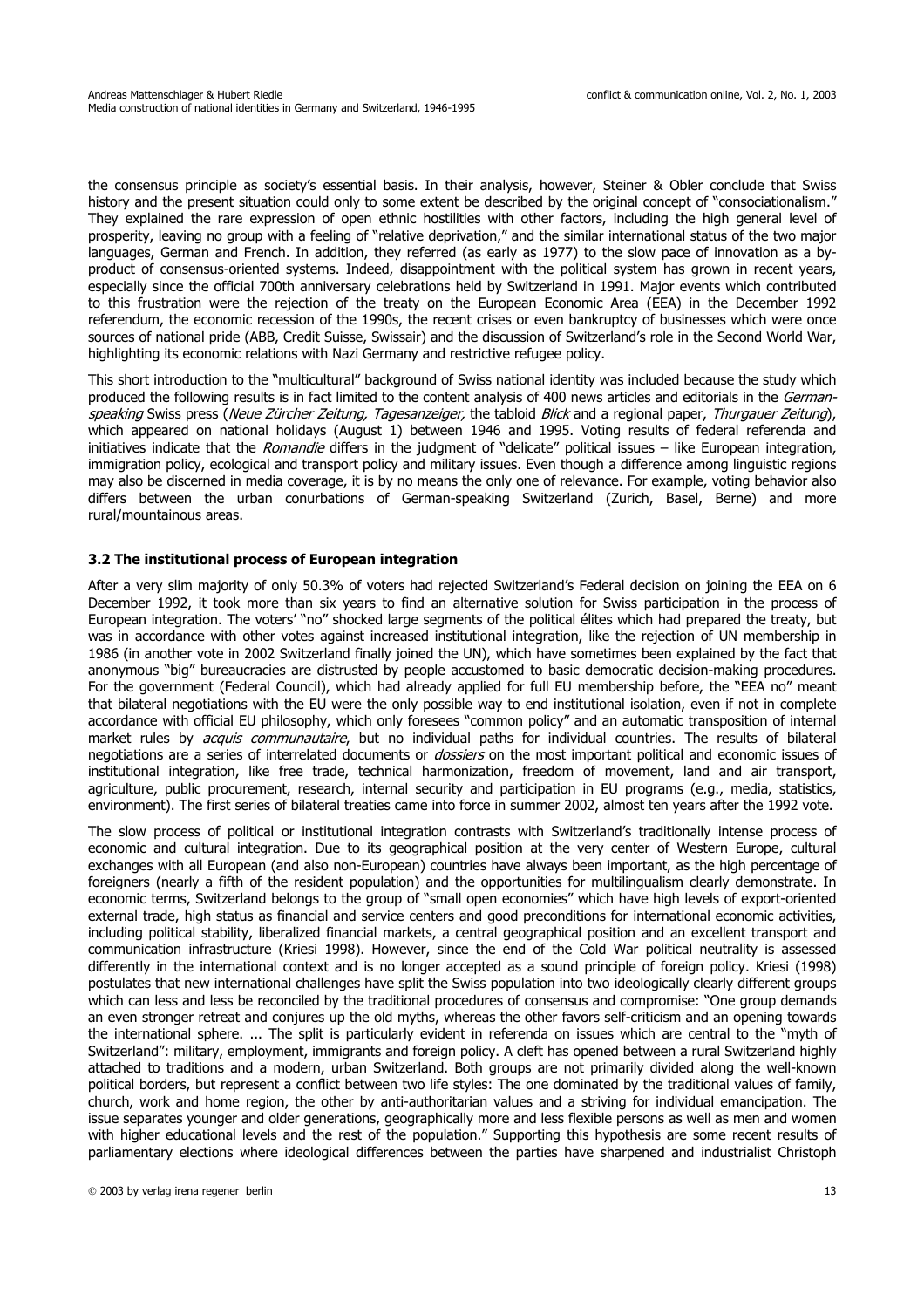Blocher's right-wing SVP party gained strength. Blocher is a clear adversary of institutional integration and claims that Swiss EU membership would mean higher taxes, more unemployment and more bureaucracy.

From the perspective of political science, one main question is whether the most efficient way of influencing decisionmaking on the European level is a high degree of formal/institutional integration, or rather "standing apart" and using informal instruments to exert influence. In one recent working paper, Kux (1998) analyzes this question for transport policy, an issue where the "communitarization" of decisions (the transfer of competences from member states to the European Commission) has made much progress in recent years. His results and conclusions may in part be transferred to other policy areas. According to Kux, the relative openness of EU institutions and procedures offers non-member states numerous options for participation. In the specific case of Switzerland's opportunities to influence EU transport policy, there are a range of other favorable conditions, like the transit function of Switzerland, the interdependence of different policy aspects and the innovative role of Swiss policy, providing a "first mover advantage" in the European context. Another opportunity is the growing influence of sub-state and non-governmental levels (intermediary organizations), which ease the articulation of interests, widen the basis of EU policy and partly compensate for the "democratic deficiencies" of the formal Community institutions. Intermediary organizations have the potential for influencing decision-making in changing "advocacy coalitions" beyond the traditional institutional focus of political procedures. On the other hand, there are clear-cut limits to non-membership, especially in areas going beyond the "conceptual phase": For decisions on "hard policy," like taxes or financing, European procedures are relatively closed to non-member states. Among "third states" the recent focus of the European Commission has increasingly been on the relation to Central and Eastern European Countries (CEEC). The accession of ten new members to the EU, most of them from the CEEC, plus Romania and Bulgaria later on, will probably further reduce Swiss influence.

To sum up, the question of institutional integration, being the central issue of foreign policy, ought to be considered a central theme in the analysis of the media production of national identities. How are the varying levels of integration assessed in the press? Do coverage styles differ from "public opinion," as expressed in referenda and initiatives? How do the described transformations of social structures and ideological loyalties, as discernible in media coverage, interact with the judgment of integration policy? Are there differences between a short-term and a long-term perspective? In the following section I will try to approach these questions using the content analysis results for four papers: Neue Zürcher Zeitung, Tagesanzeiger, Blick and Thurgauer Zeitung between 1946 and 1995 (Riedle 1997).

### **3.3 Major results on modernizing national identity and European integration**

The two issues of modernizing national identity and European integration are interrelated in media coverage, but the results of our content analysis do not allow us to test in detail the hypothesis of Hanspeter Kriesi (1998) that Swiss society is gradually shifting away from a nation-wide consensus towards more polarized ideological positions. However, it is possible to verify some long-term tendencies in the evolution of both aspects. By "national identity modernization" I understand an increase in individualism, pluralism and self-critical judgment of one's national history. The analysis of French-speaking papers and possibly also an extension of the analysis to the period after 1995 would probably make it possible to check some hypotheses about a "more polarized present phase." One example is the coverage of a meeting in summer 1999 of Second World War veterans, who were celebrating the 60th anniversary of national defense by the Swiss army, and General Guisan. Whereas the Neue Zürcher Zeitung responded to the event with a very favorable comment, mentioning that it was more important than the political demonstrations of "certain minorities," some Frenchspeaking papers referred to the veterans as a "mob" still committed to militarism and xenophobic nationalism.

Among the variable groups analyzed, the following are selected to give an impression of national identity modernization and European integration: "patriotism" and the assessment of one's own state (cf. Figure 5), the role of the army (cf. Figure 6-7), *neutrality* (cf. Figure 8) and *European relations* (cf. Figure 9-10).

The "*patriotism*" variable group is a conglomerate of variables related to national pride, the achievements of the Swiss political system, statements on citizens' national identification, and also national self-criticism, crises of the political system and the opposites of these variables. The fact that a six-style solution has been selected as best suited for the data structure indicates that the issue might be more complicated than others (like the multiculturalism group). In the most common style, found in almost exactly half of all articles, neither of the variables is frequently referred to. Sometimes (in 23% of all articles with this style) national achievements are mentioned. However, they are not used to justify or favor national pride. Considering the fact that all the texts were published on the national holiday (or the preceding or following days), it is interesting to find that half of them are not related to patriotism, national ideologies or – on the other hand – national self-criticism. The second largest class, representing 26.7% of the texts, might be described as an openly nationalistic coverage style. In nearly all cases (90%) it is characterized by expressions of national pride and references to the achievements of one's own political system. Doubts about these statements occur only very rarely. In some cases (13%) the authors mentioned national crises, but most frequently only to describe them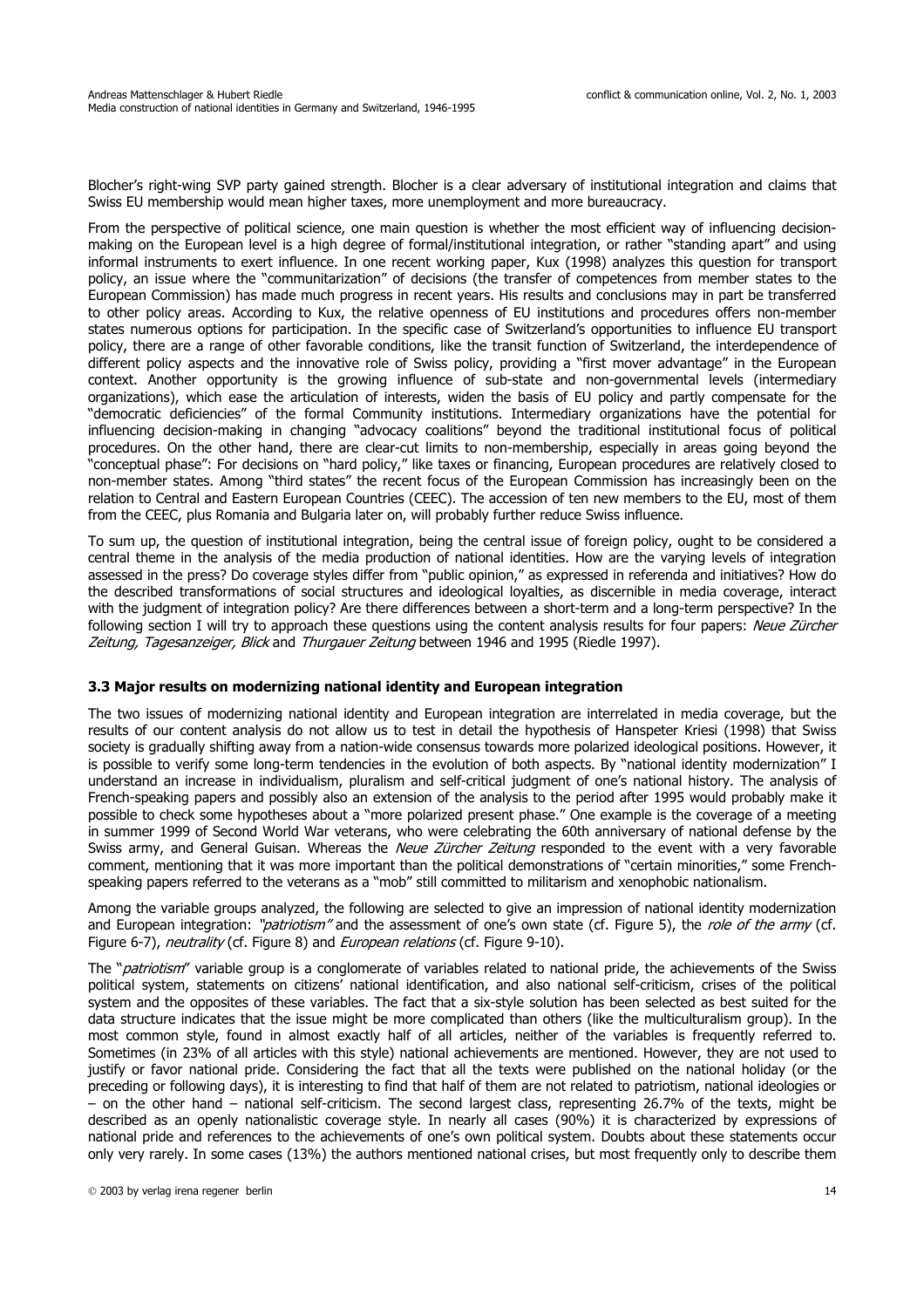as manageable or to say that in the past similar problems had been resolved by the nation. Another style, representing about 11% of all texts, is characterized by national self-criticism. National pride is considerably more often questioned (46%) than affirmed (22%), and in many cases (34%) even the importance of national achievements is doubted. All the articles of this group express national self-criticism, and frequently (35%) there are references to crises. In contrast to the second style, there are no references to the potentials of crisis management or problem-solving.

The remaining three styles represent only small percentages (between 3% and 6%) of the material. The differences in style usage between the four papers analyzed were not statistically significant. However, it is interesting to analyze the statistically-significant differences in coverage styles between the post-war periods: The "patriotic" style decreases continuously between the late 1940s (80% – but keep in mind that the articles appeared on the national holiday) and the 1970s and later stabilizes at a low level. The neutral or self-critical styles, on the other hand, display an opposite tendency: Whereas in the 1940s and 1950s they were rather marginal, they represent more than three-quarters of national holiday coverage in the 1980s. The direct expression of national self-criticism peaked in the 1970s, identifying this as a period of national modernization and critical debates where positions characteristic of earlier periods were reversed. In the 1980s and 1990s the consequences of this turning point persisted (as shown by the relatively small changes occurring then), but, on the other hand, there was again a modest movement toward the opposite, "patriotic" direction.



**Style 1** (4,3%) often refers to pride and national achievements, but discusses controversially the question of national identification in Switzerland. **Style 2** (3,3%) is a more emphasized version of a "patriotic style", characterized by references to pride and national achievements. National self-criticism is always rejected. **Style 3** (5,8%) can be described as a more subtle version of a "self-critical" coverage. **Style 4** (49%) comprises none or few of the analysed variables and refers sometimes to national achievements. "Patriotic" issues do not play an important role here, and the own state is dealt with in a relativ unideological way. **Style 5** (10,9%) is an openly self-critical style which questions national pride and achievements. National crises are frequently mentioned, and there are many self-critical statements. **Style 6** (26,7%) can be described as an openly patriotic style, emphasizing national pride and achievements in nearly all cases. Self-critical expressions occur rarely, but sometimes crises are mentioned and described as manageable.

Figure 5: Construction of patriotism over the course of time

In the "*militarism"* variable group, it is possible to find another argument for Switzerland's strong Western political integration, which has already been confirmed by the descriptive variable "national reference points": the Cold War was also featured in the Swiss media. Among the four coverage styles identified by the quantitative content analysis, the second one describes a radicalized pro-military position, unanimously emphasizing military competence and the strength of the national army, legitimizing the army (defense of one's country, suspicion of criticism) and representing external dangers to national security while at the same time omitting criticism of a military-oriented security policy. This style could be found in 6.6% of the analyzed articles, whereby its frequency never exceeded 7% – with the exception of the 1950 – 1959 period, when the Cold War was at its peak, while style 2 was used in 22.5% of the articles. Style 1 is a rather moderate pro-military position which reached a frequency of almost 30% in the fifties and sixties, but decreased rapidly later on (only 6.5% of press articles in the 1990s were written in that style).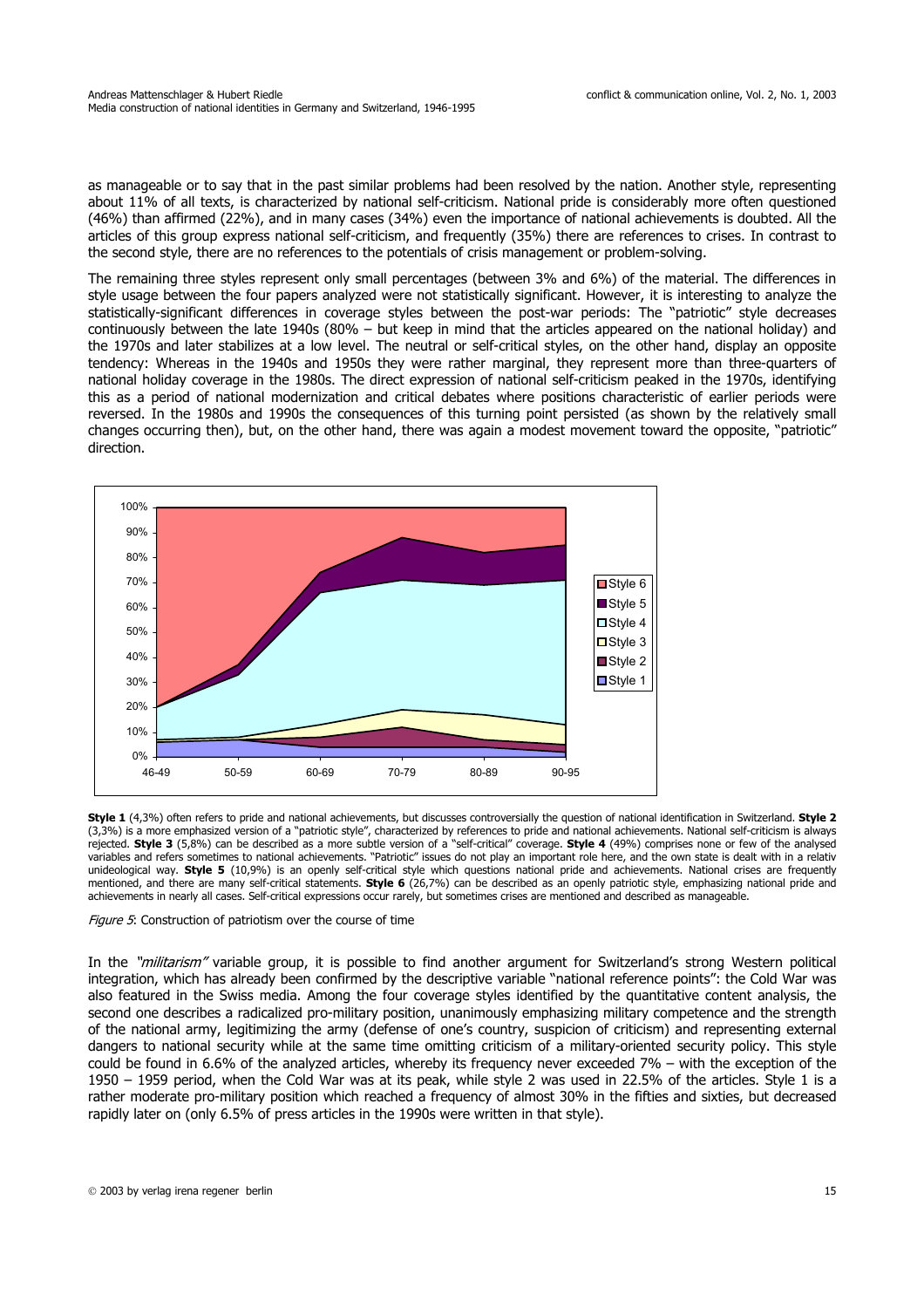

**1+** Military competence and power of one's own army is emphasized and/or demands for disarmament are rejected. **1-** Doubt / denial / questioning. **2+** Internationalization of national security, emphasis on alliances (including those Switzerland does not belong to) and/or presentation o an external danger. **2-** Doubt / denial / questioning of external dangers. **5+** Legitimation of the military: It is said that the only task of the military is the defense of one's own country and/or doubt / denial / questioning of criticism of the army's role. **5-** Criticism of he army's role, its excessive importance in society or excessive military expenditures.

Figure 6: Construction of militarism in the Swiss press

The discussion of Swiss "neutrality" also reached its peak in the 1950s. Throughout the whole postwar period, about 10% of the articles treated neutrality themes, while in the 1950s 24% did this. When the press deals with neutrality, it usually (about two-thirds of all articles) supports it, but there are also controversial positions in about one-third of the relevant articles. So we can say that political and journalistic propaganda for the Cold War also existed in Switzerland, and Switzerland was a resolute supporter of the Western side. In the 1980s, which were marked by a second peak of the Cold War (e.g., the SDI program) and finally the breakdown of the East bloc system, neutrality was also discussed slightly more often than in the decades before. Whilst in the 1950s stronger Western integration could protect Switzerland against potential (East bloc) aggression, the disappearance of the East-West dualism gives Swiss foreign policy somewhat more flexibility, because the country is no longer at the center of international political tensions.

The "*militarism*" variable group gives – apart from the Cold War discussion – some impression of the role the army plays for Swiss national identity. Most of the texts (style 3, 71%) do not deal with themes relevant to the militarism variables. But already the second most frequent style (style 1, 18%) is characterized by a mostly positive view of the military. Military competence and power are often emphasized (48%), and demands for disarmament are rejected; the style also emphasizes the importance of international alliances and the danger of external enemies (internationalization of national security, 55%). Doubts about the importance of the military or general criticism are very rare or are not expressed at all. Style 2, which has already been presented, can be seen as a radicalized version of style 1. It has an overall frequency of 6.6%. The least frequent style (style 4, 3.7%) presents pro- as well as anti-military positions, with a specific emphasis on criticism of the army and military conflict management. The legitimation of military institutions is questioned in all the articles of this group. Nevertheless, this critical style is the rarest one in our sample. When Swiss media refer (on the national holiday) to the army, they do this in a largely supportive and legitimizing way. The Swiss press reflects the high social status of the militia army, seen in the regular military exercises participated in by almost all Swiss men, the omnipresence of military institutions (like barracks and military training areas) and a long tradition of discrimination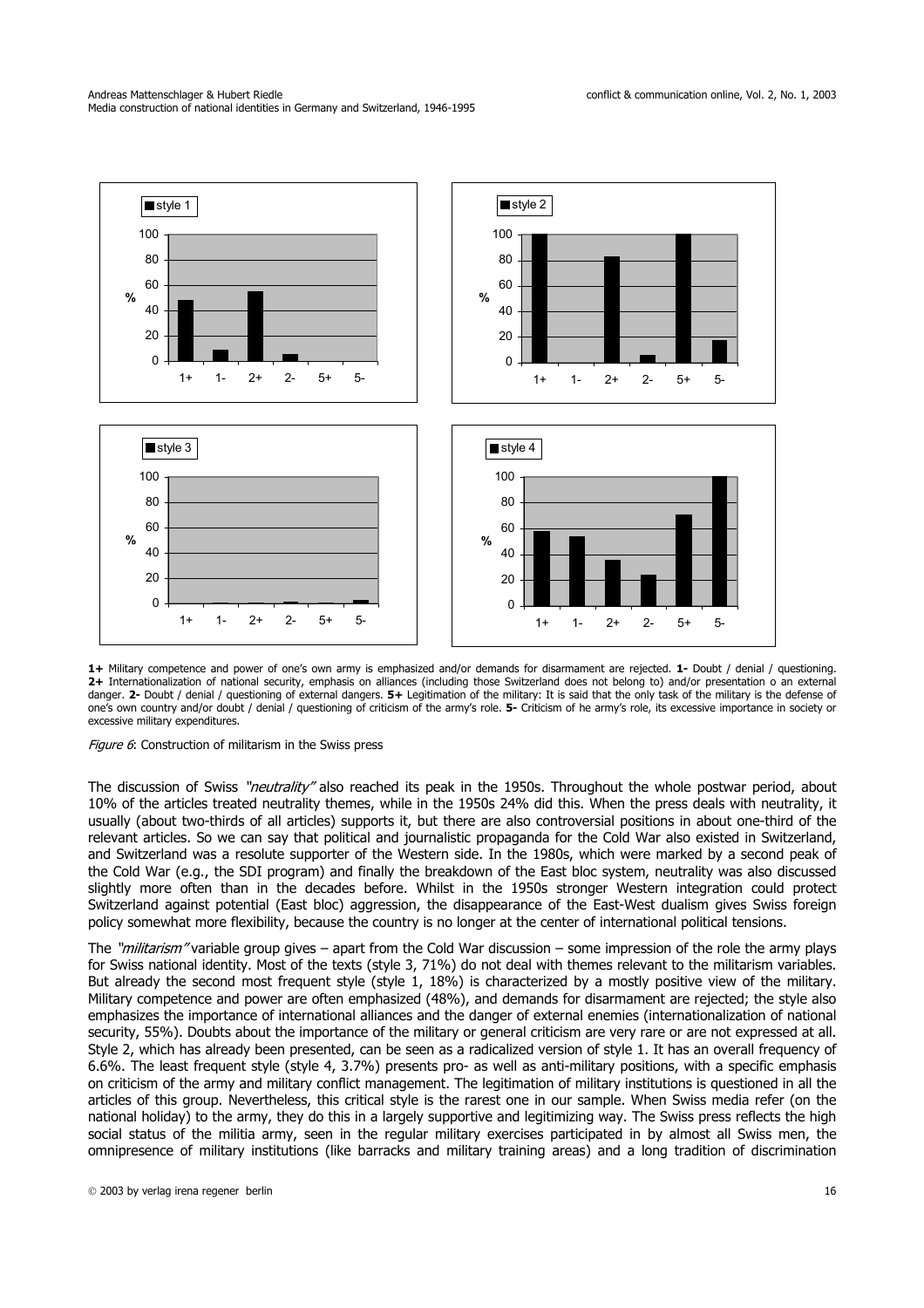against conscientious objectors. Style differences between the four analyzed papers are not statistically significant; accordingly the rather positive view of armed defense seems to have a majority and rather consensual status.



**Style 1** (18,3%) is characterized by a mostly positive view of the military. Power and importance of the Swiss army are often emphasized and / or demands of disarmament are rejected. The style tends also to refer to external enemies and alliances. Doubts or general criticism of the military do not occur. **Style 2** (6,6%) is a more radical version of style 1. The army's power, a rejection of disarmament and legitimations of the military are mentioned in all articles of this group; often we also find references to external enemies. General criticism of the military is rather rare. **Style 3** (71,4%) doesn't mention arguments relevant for this variable group. **Style 4** (3,7%) presents balanced arguments for and against military defence with a stronger emphasis on anti-militaristic criticism. The army's legitimation is denied in all articles of this group.

Figure 7: Construction of militarism over the course of time



**Style 1** (10,2%) discusses neutrality and mostly consents to it. However, at the same time neutrality is sometimes questioned, and there are many references to Switzerland's actual engagement in foreign policy or diplomacy. In **style 2** (89,8%) all neutrality related variables are rare, and only in few cases Switzerland's active foreign policy is mentioned.

Figure  $8$ : Construction of neutrality over the course of time

The high social status of armed defense may not continue to be maintained in the future, however. As developments throughout the fifty postwar years show, pro-military styles are on the decline in favor of anti-military and neutral ones. The powerful time-dependent transformations are similar to those found in other variable groups – it is suggested that we describe these striking changes as the consequence of the modernization of national identity stimulated by different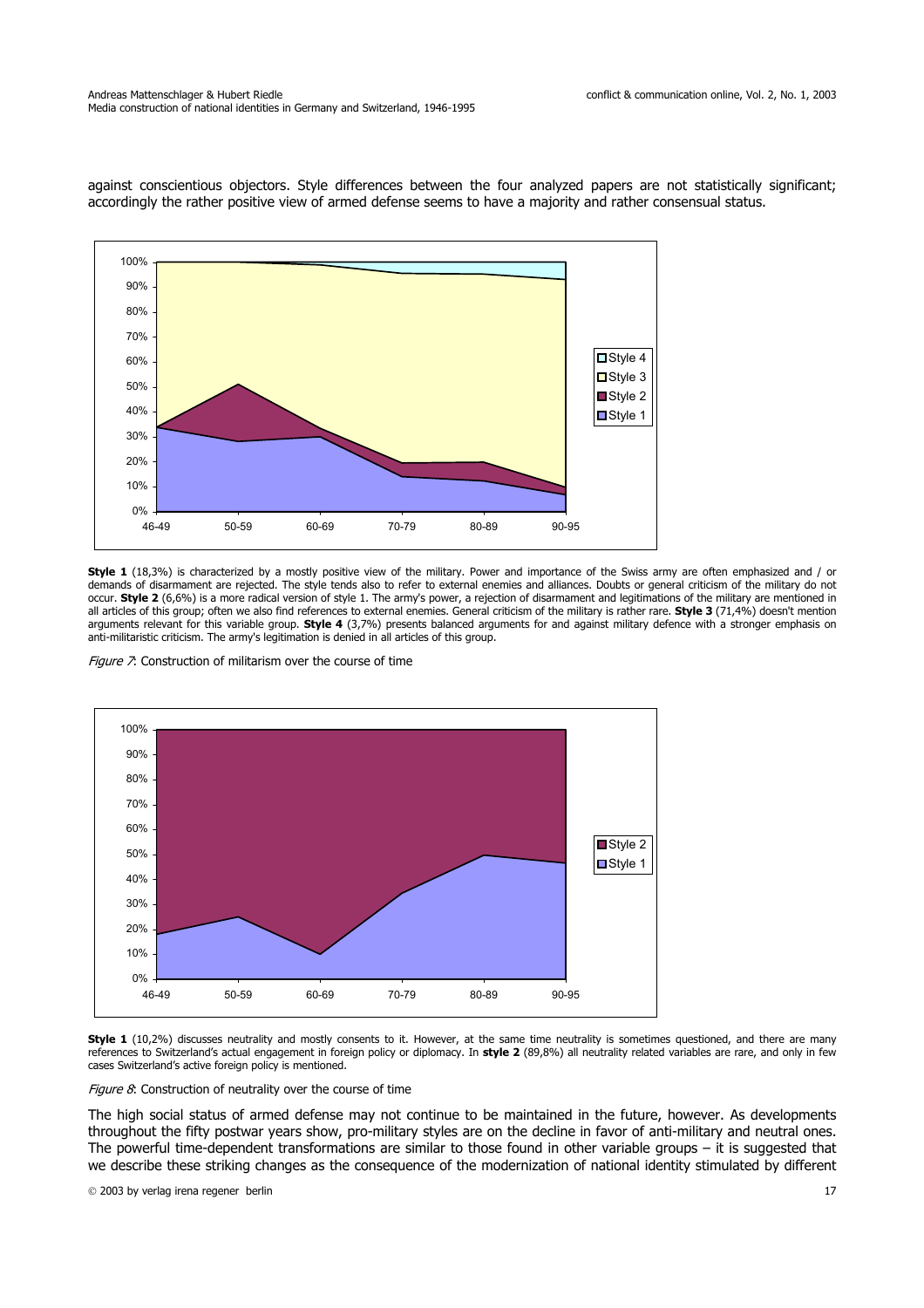life styles (e.g., urbanization), new social movements and a progressive tendency including "national self-criticism." The less radical pro-military style 1 was detected in about one-third of the articles between 1946 and 1969, but later it declined steadily. The more radical pro-military style 2 shows much more stability since the 1960s (always between 2 and 6%), but reached its above-mentioned peak in the Cold War fifties. Articles on non-military topics (neutral, style 3) became increasingly frequent. Today they dominate press coverage, with 83% of the material. Whilst among the rest pro-military positions are still stronger than their opposite, critical articles (style 4) are on the increase. Today, in the 1990s, they have a frequency of 6.7%, whereas they were almost non-existent in the years immediately after World War II.

The generally positive attitude towards the military could be partly explained by history or rather the social construction of history. Recent Swiss history includes almost no armed violence, no cruel dictatorships and no wars with neighboring states; so the army could maintain its reputation as a peaceful, purely defensive institution which is still strengthened by its social integration. In other states the army has been discredited more often by ongoing wars and war crimes, and it is not so closely linked to society. But nevertheless it cannot be concluded that Switzerland is or has been a predominantly militaristic state. There is a strong pacifist movement for a "Switzerland without an army" (Gruppe für eine Schweiz ohne Armee) which has found much support in several elections. In the press, anti-militaristic positions are on the increase, perhaps because some constructions of history have been altered. Should it be shown that the country was spared German invasion in World War Two for economic collaboration rather than for "defensive" reasons, if the negative social consequences of militarism is increasingly acknowledged and the Eastern "enemy image" disappears, then a more critical attitude may be stimulated.



**3+** Positive evaluation of certain aspects / the idea of Swiss integration into European structures. **3-** Negative evaluation of certain aspects / the idea of Swiss integration into European structures. **4+** Abandonment of certain aspects of national sovereignty (for instance border controls, legislation) is described as reasonable / desirable in the European context. **4-** Doubt / denial / questioning of the abandonment of certain aspects of national sovereignty. **7+** Notion that the European states should get to know each other better. **8+** Emphasis on own dependence on international (political, economic…) development. **9+** Critical evaluation of Switzerland's role: Isolationism, no responsibility taken.

Figure 9: Construction of European integration in the Swiss press

As the study period begins well before the European Union was founded, the general topic of interest is not primarily the question of Swiss-EU relations, but rather the Swiss relationship to European integration in general. In the most frequent class of the selected four-class solution, European integration is not discussed (style 3, 83.6%). Among the remaining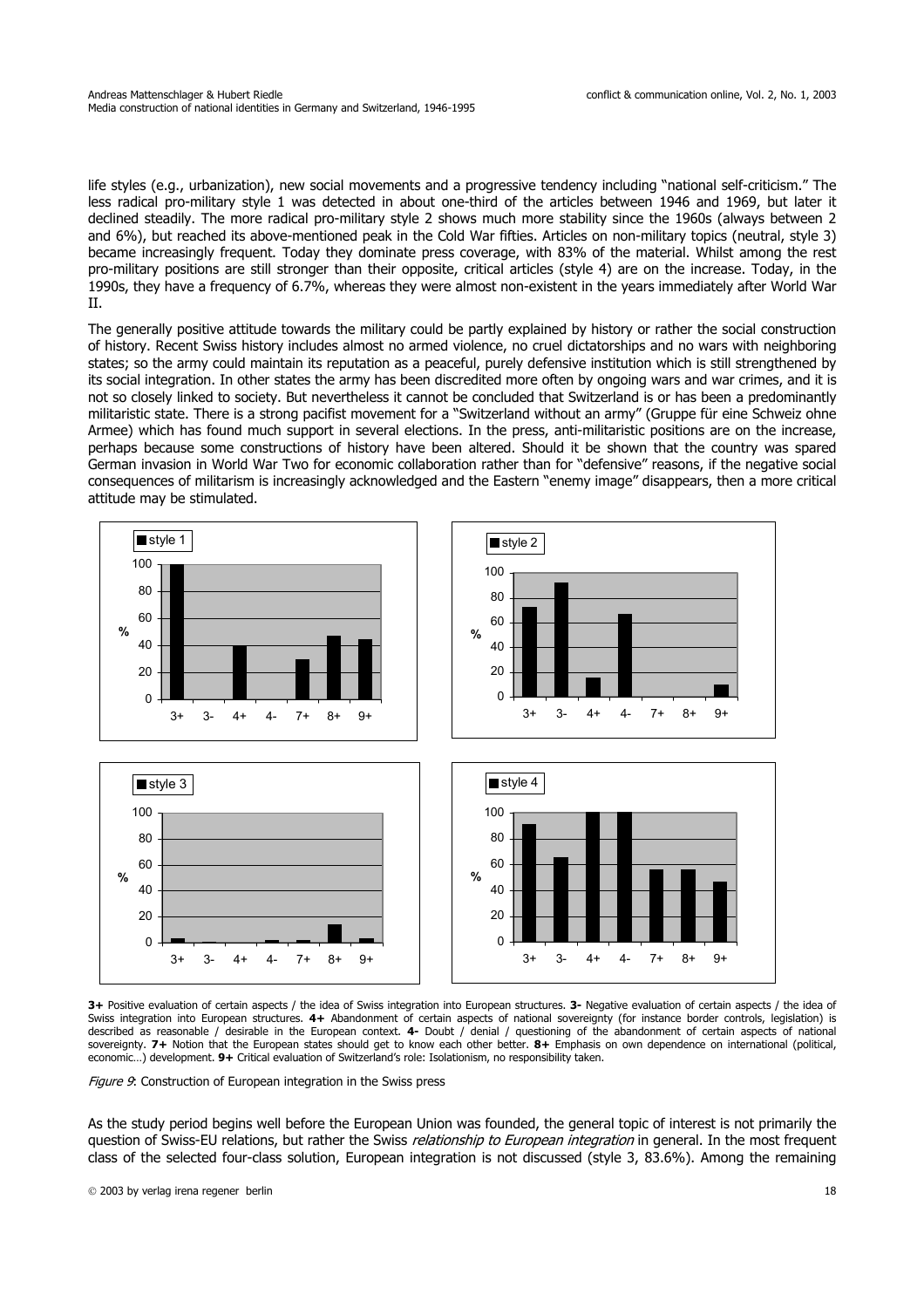styles, quantitative content analysis distinguishes a pro-integration, a counter-integration and a comprehensive style presenting arguments for both positions. A total of 8.3% of the articles contain the pro-European style 1. This means that the majority of articles relevant to the European variables favors a strengthening of economic and political internationalism – a tendency which could also be discerned in the "national reference points," where coverage was rather favorable to European institutions. Style 1 always (in 100% of the texts) evaluates European integration in a positive way and never evaluates it in a negative way. Frequently (39% of style 1) the abandonment of certain aspects of national sovereignty is described as reasonable or desirable in the European context. Again, there are no statements opposing the abandonment of certain sovereignty aspects. Quite often we also find the notion that European nations should get to know each other better (29.5%), an emphasis on national dependence on international development (47%) and a critical evaluation of the present Swiss role (44%) as characterized by institutional isolation.

On the other hand, in style 2, which occurs in 5.4% of the sampled articles, negative evaluations (91%) of Swiss European integration are more important than positive ones (72%). Consequently, the authors are rather skeptical regarding an abandonment of sovereignty aspects in favor of European institutions (66% rejected). Variables reflecting a general internationalist attitude do not occur here. Finally, the rarest style of the sample (style 4; 2.7%) is a comprehensive one presenting balanced arguments for both positions. A potential abandonment of sovereignty aspects is at the same time both appreciated and criticized. Again we find variables reflecting a general internationalist attitude that European states should become better acquainted (56%) and a critical evaluation of the present, rather isolated Swiss role (46.5%). In spite of the balanced view, voices favoring European integration (91%) are more frequent than opposing ones (65%).



**Style 1** (8,3%) describes a pro-European position. European integration of Switzerland is always evaluated in a positive way and never evaluated in a negative way. Often, the abandonment of certain sovereignty aspects is described as reasonable or desirable in the European context. There are also often general internationalist arguments like the emphasis of one's own dependence on international development. **Style 2** (5,4%) on the contrary presents a rather sceptical position towards European integration. Negative evaluations of the integration process are more frequent than positive ones, and most of these texts reject an abandonment of certain sovereignty aspects. General internationalist variables do not occur. **Style 3** (83,6%) doesn't mention arguments relevant for this variable group. **Style 4** (2,7%) presents at the same time arguments for and against further Swiss integration into European institutions. All variables of this variable group occur frequently, including general internationalist positions. In spite of the two-sided argumentation, pro-European positions predominate over their opposite.

Figure  $10$ : Construction of European integration over the course of time

So Swiss European integration is mostly appreciated in the press, while at the same time the population was rather skeptical, for instance in their rejection of the EEA treaty with the EU in 1992 – it is possible to observe a discrepancy between media and public opinion similar to that found for the militarism themes. A more detailed description of press coverage is provided by the time-dependent development which has been analyzed throughout the postwar decades. The development differs remarkably from the rather steady, gradual changes observed in other variable groups, such as, e.g., militarism or the production of national identities. After long years of not mentioning European integration (the irrelevant style 3 always reached 90% or more), the topic suddenly receives more journalistic attention in the 1990s, when about 29% pro-European (style 1) and 10% Europe-skeptical (style 2) articles could be distinguished. The nineties were and are the decade of Europe-relevant referenda, of the 700th Swiss anniversary celebrations, of bilateral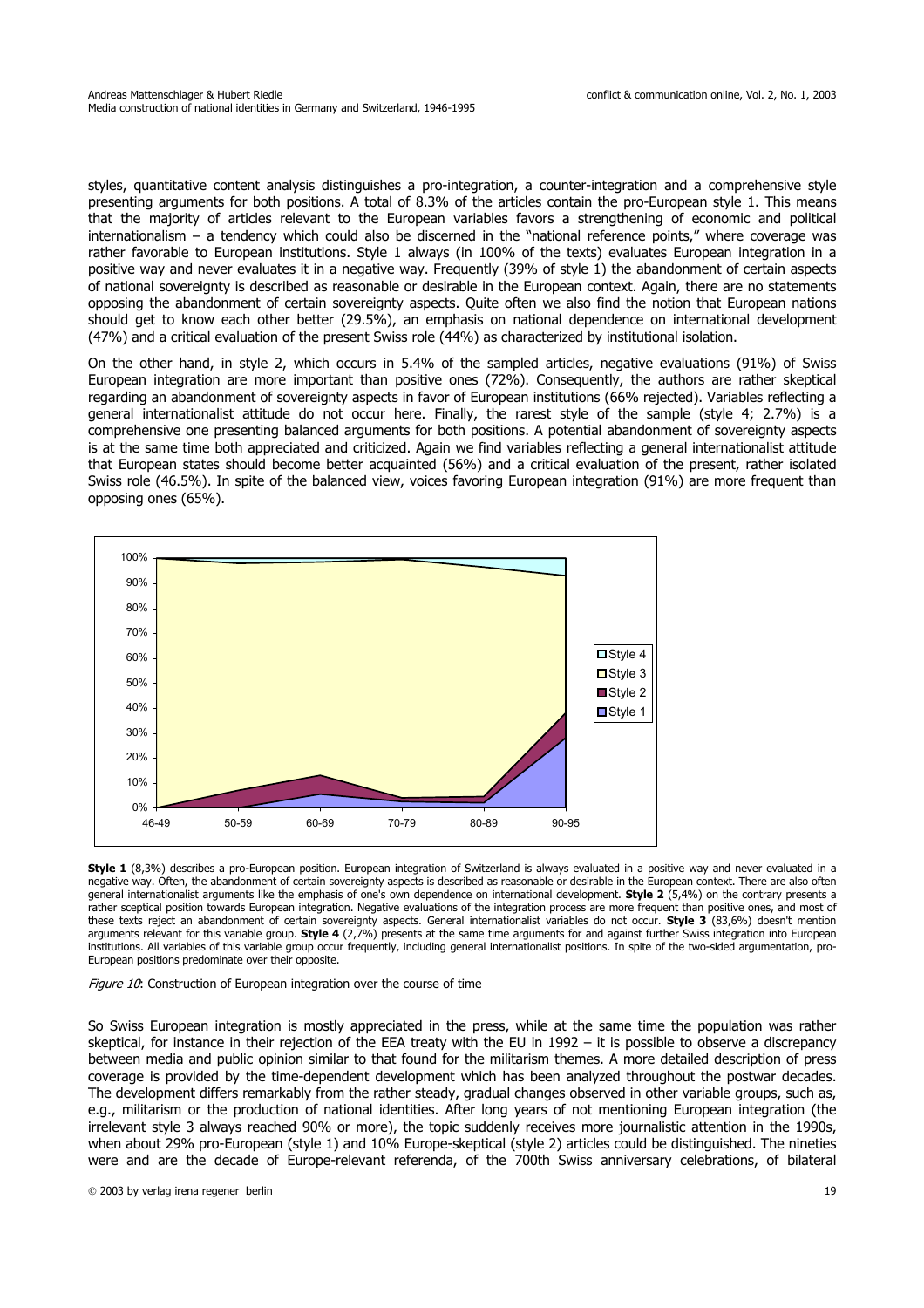negotiations between Switzerland and the EU, etc. ... The press prepares and reflects public discussions, but produces a general attitude different from public opinion. In the decades before 1990, there is only one other period with European coverage worth mentioning: the period between 1950 and 1969, including, for instance, the foundation of the EFTA and early European discussions in other states. In this period, Swiss print media were mainly skeptical of Europe; thirty years later the former majority media position has been reversed.

### **3.4 Some conclusions and hypotheses on the modernization of identity**

It is possible to summarize many of the above findings and especially the time-dependent transformations of major coverage styles under the idea of social modernization, which has been developed by sociology and can also be applied to national identity. Writers like Deutsch (1966), Anderson (1983), Gellner (1983) and Alter (1985) have discussed the role that modernization – the fundamental social transformations and changed values brought about by industrial societies – played for the perception of nations as new "imagined communities" and for the founding of nationalistic ideologies. It is only recently (i.e., in the post-war decades) that other social transformations took place whose impacts were compared to those of industrialization. Social scientists' ideas of relatively static and well-defined group memberships had to give way to new approaches in contemporary "post-industrial," "communication," "postmodern" or "information" societies. As Luostarinen (1999) points out: "In contemporary social science the concept of collective (or social or cultural) identity has received a prominent role. In part, it has replaced concepts like class, strata, status, power position or interest group membership which are linked to the analysis of the political and economic structure of a given society. In mass media research this change reflects the shift towards approaches borrowed from cultural studies in which the active subject and his/her freedom to use mass communication for individual and often unforeseeable purposes have received more visibility. Identification refers more to active and subjective 'identity work' in which the individual has the opportunity to 'pick and choose' between various collective identities and to construct a combination and hierarchy of 'we-ness' which is changeable, flexible, concentric, situational, diversified and individual."

From this point of view, it is possible to discuss the hypothesis that national identity is not just a product of some "first wave" of modernization in the 19th century, but in itself subject to continuous modernization parallel to additional steps and waves of social transformation. The Swiss case seems to be an ideal one to confirm this hypothesis, because "identification" is more important here for citizenship than it is in "nations" which are defined by linguistic or cultural uniformity. Even if it has always been rather difficult to obtain citizenship, there are now a number of Swiss of Italian, Portuguese, other European or even African or Asian origin, who have decided in favor of the option to integrate. "Objective" post-war history in Switzerland seems to be characterized by economic and political continuity rather than by transformation. However, in the same period there were considerable social transformations, last but not least as consequences of the relatively late industrialization process. Most important are the processes of urbanization and suburbanization which have profoundly changed the country's originally rural structures. The forms of urban settlement in nearly all regions not situated in the mountains are just one aspect of this. Still more important is the second aspect of urbanization, concerning the transformation of life styles and economic activities, which are now similar in both conurbations and in the remaining rural areas (e.g., female employment, growth of the service sector, availability of infrastructure for transport and communication, increase in leisure time). Contrasting these partly accelerated developments, some other steps of social modernization (e.g., female suffrage) and "milestone" social events (1960s youth riots) happened later than in other countries.

The media construction of national identities during the post-war decades to a certain degree changed parallel to these gradual modifications of "objective" social realities. In most variable groups there were coverage styles which were "increasing" or "decreasing" in importance. The 1970s, and partly already the 1960s, often mark a turning point, as periods of modernization and of polarization between older generations (who did military service during the Second World War and who spent their youth in "a different" Switzerland) and younger ones. As mentioned, it was not politically incorrect, but rather self-evident in the post-war period to present oneself as "nationally conscious." Issues like the "military" or "national community" retained their moral integrity – in this Switzerland clearly differed from the nations actively involved in wartime military operations. The stable period of economic prosperity in the 1950s even permitted extending the feeling of national pride into the future. However, the following periods of urbanization, immigration, demystification of national history and the growth of intellectual opposition considerably transformed the country and consequently the relation between citizens and their state. "National self-criticism" became a common pattern of political and journalistic argumentation, but also the favorite "enemy image" of conservatives, who never lost their former influence completely. The tendencies observed in the media coverage of the 1980s and 1990s demonstrate that "progressive" and "constructive" concepts of national identity continued to be on the increase.

However, the long-term analysis interacts with everyday political events, and besides newspaper coverage there are various other forms of social communication which could influence citizens' attitudes and behavior. Some of the shortterm tendencies in the political climate seem to contradict the notions of "an increase in progressive and more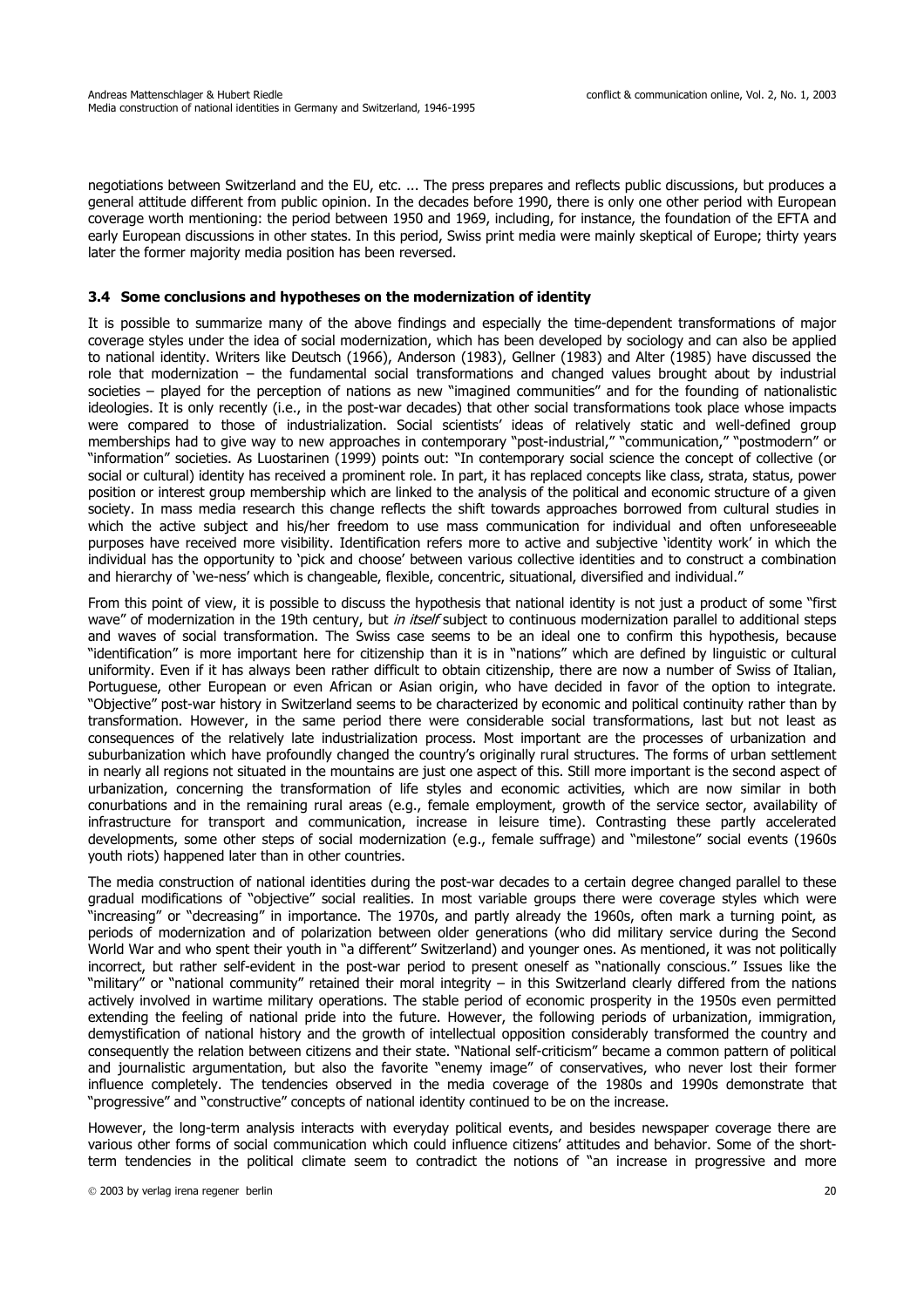constructive concepts of national identity" and of people's willingness to integrate beyond national borders. In 1999 foreign observers were shocked at right-wing parties winning national parliamentary elections in Austria and Switzerland, two relatively prosperous countries (which, by the way, shows that right-wing voting behavior need not be linked with serious economic problems). Even if Blocher's success was not a sign of the complete change of the political climate, some tended to claim (the SVP simply replaced some smaller right-wing parties, and the Swiss political system prevents them from gaining too much influence on government decisions), it might be one of several indications of the present ambivalence of the trends in social attitudes (in Europe, not only in Switzerland). Because the younger generation voted over-proportionally for Blocher (and, in Austria, for Haider), the weekly paper Die Weltwoche commissioned a market research firm to make a representative opinion survey of young Swiss (18 to 40 years), asking about their views on immigration policy, Switzerland's integration, their own values and their political self-perception (Die Weltwoche, 1999). In this survey, 56% of the sample responded positively to the question, "Does Switzerland have a problem with too many foreigners in the country," and a conservative value, "family," was by far the value that most of the persons surveyed (45%) judged to be "the most important" in their lives. Another remarkable result is that political selfperceptions and attitudes towards "key" policy issues no longer harmonize: Whereas most (40%) of the young Swiss perceived their political standpoint as "in the middle" (neither right-, nor left-wing), 64% of the "moderates" (and even 29% of those who rated themselves as left-wing) were convinced that Switzerland has "a problem with too many foreigners."

In an increasingly complex social world, the content analysis of newspapers (which are not likely to be the most influential type of media for the young people mentioned) provides various insights into reality, but does not allow us to reliably assess the developments of recent years, or even to provide a forecast: The consequences of profoundly changed international circumstances ("new world order" or "globalization") still remain to be studied in the future. In this, Switzerland does not differ much from other industrialized (or, rather, information society?) countries.

### References

Alter, Peter (1985). Nationalismus. Frankfurt: Suhrkamp.

Anderson, Benedict (1983). Imagined Communities. Reflections on the Origin and Spread of Nationalism. London: Verso.

Dann, O. (1996). Nation und Nationalismus in Deutschland 1770-1990. Munich: Beck.

Daalder, Hans (1971). On building Consociational Nations: The Cases of the Netherlands and Switzerland. International Social Science Journal 23, 355 – 370.

Deutsch, Karl W. (1966). Nationalism and Social Communication. An Inquiry into the Foundations of Nationality. Cambridge: MIT.

- Die Weltwoche (1999). Die junge Schweiz. Die politische Mitte hat sich nach rechts verschoben. Umfrageanalyze Isopublic. (Die Weltwoche No. 48, 2 December 1999).
- Gellner, Ernest (1983). Nations and Nationalism. Oxford: Blackwell.
- Kempf, Wilhelm (2002). Integration of Quantitative and Qualitative Content Analysis in Media Research. In: Kempf, Wilhelm & Luostarinen, Heikki (eds.). Journalism and the New World Order. Vol. II. Studying War and the Media. Göteborg: Nordicom.

Koenen, R. (1975). Nation und Nationalbewußtsein aus der Sicht der Sozialistischen Einheitspartei Deutschlands. Bochum: Brockmeyer.

- Kriesi, Hanspeter (1998). "Der Platz der Schweiz in Europa und in der Welt". In: '98 die Zeitung la revue il giornale, No. 4, pp. 24 25.
- Kux, Stephan (1998). Die Einflussmöglichkeiten des Nicht-Mitgliedsstaats Schweiz auf die Verkehrspolitik der EU. Working paper presented at the conference "Transport policy Switzerland – EU", Basel, 26 March 1999.
- Lazarsfeld, Paul. F. (1950). Logical and Mathematical Foundations of Latent Structure Analysis. In: Stouffer, Samuel A., Guttman, Louis, Suchman, Edward A., Lazarsfeld, Paul F., Star, Shirley, A. & Clausen, John A. (eds). Studies in Social Psychology in World War II, Vol. IV. Princeton, N.Y. Princeton University Press.
- Luostarinen, Heikki (1998). Die Konstruktion nationaler Identitäten in den Medien. Einführung in ein Forschungsprojekt. In: Kempf, Wilhelm & Schmidt-Regener, I. (eds.). Krieg, Nationalismus, Rassismus und die Medien. Münster: Lit.
- Luostarinen, Heikki (1999). Media and collective identities. Working paper for the research project "Media construction of national identities".
- Mattenschlager, Andreas (1997). Konstruktion Nationaler Identitäten in Deutschland nach dem 2. Weltkrieg Eine medienpsychologische Untersuchung zum nationalen Selbstbild in Deutschland von 1945 – 1995. Diplomarbeit, Universität Konstanz, Sozialwissenschaftliche Fakultät, Fachgruppe Psychologie.